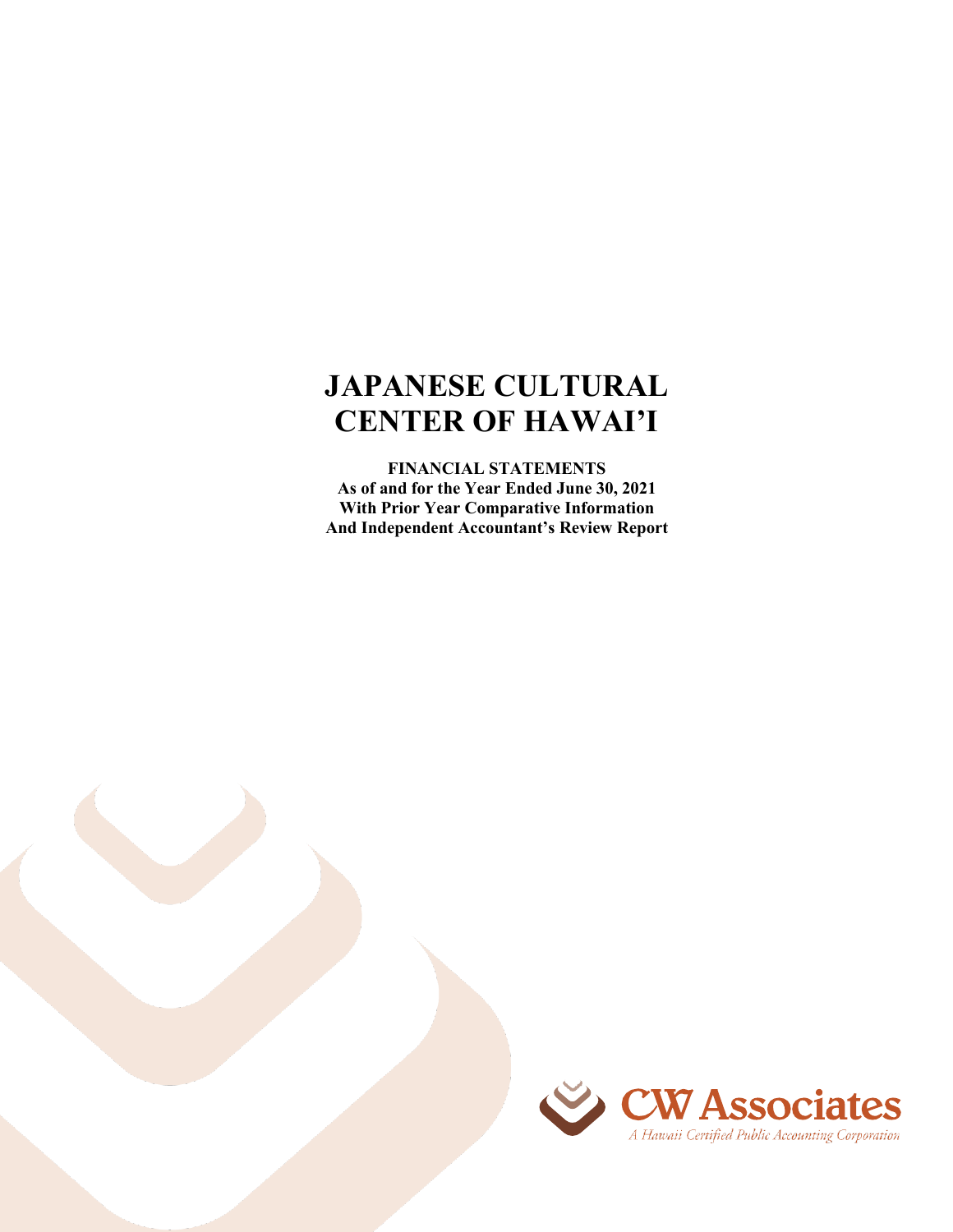# **TABLE OF CONTENTS**

# **As of and for the Year Ended June 30, 2021 (With Prior Year Comparative Information)**

| <b>SECTION</b>                                                                            | PAGE |
|-------------------------------------------------------------------------------------------|------|
| <b>TABLE OF CONTENTS</b>                                                                  | 1    |
| INDEPENDENT ACCOUNTANT'S REVIEW REPORT                                                    | 2    |
| FINANCIAL STATEMENTS AND NOTES TO FINANCIAL STATEMENTS                                    |      |
| Statement of Financial Position as of June 30, 2021<br>$\bullet$                          | 4    |
| Statement of Activities for the Year Ended June 30, 2021<br>$\bullet$                     | 6    |
| Statement of Functional Expenses for the Year Ended June 30, 2021<br>$\bullet$            | 7    |
| Statement of Cash Flows for the Year Ended June 30, 2021<br>$\bullet$                     | 8    |
| Notes to the Financial Statements as of and for the Year Ended June 30, 2021<br>$\bullet$ | 10   |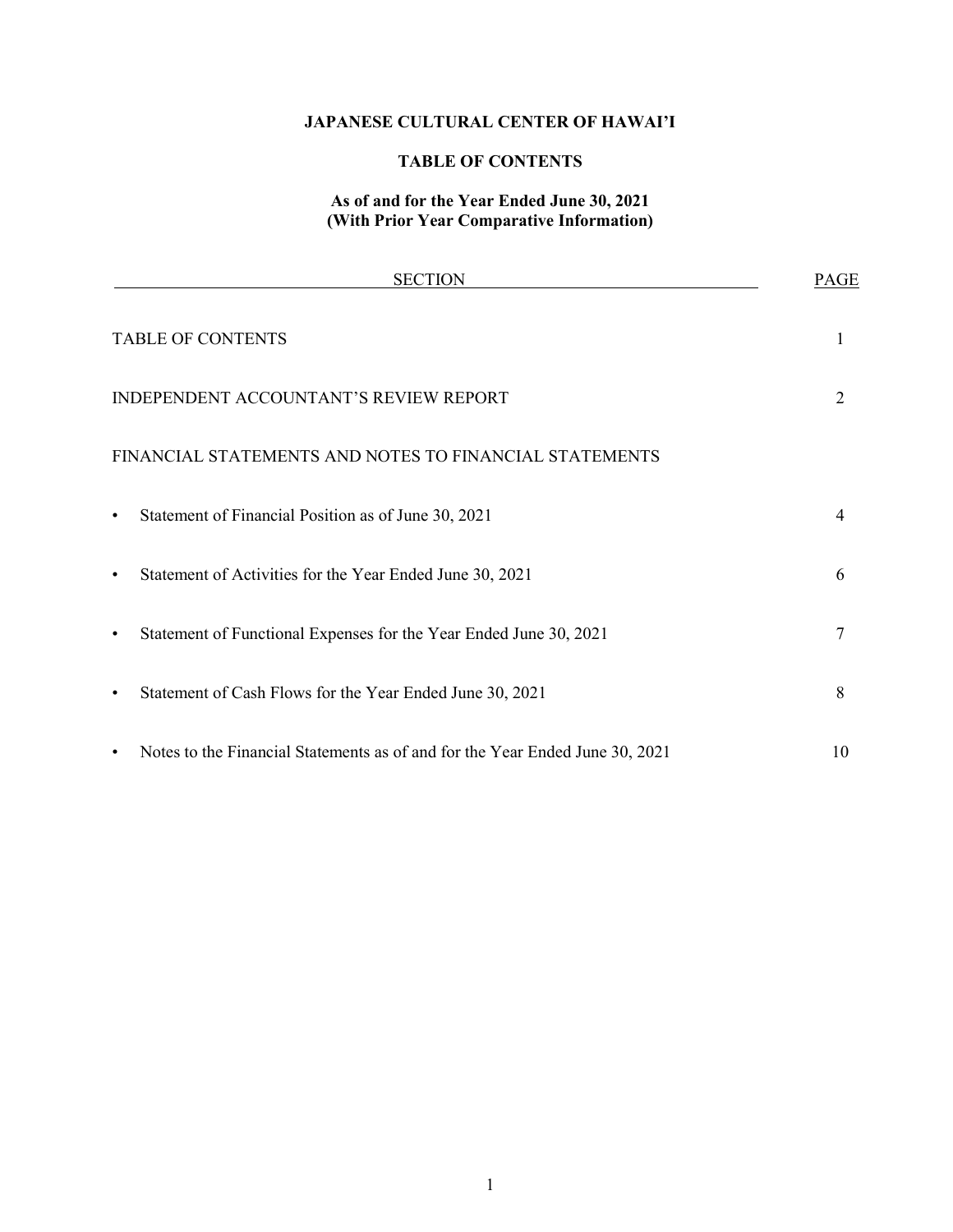

# **INDEPENDENT ACCOUNTANT'S REVIEW REPORT**

Japanese Cultural Center of Hawai'i:

#### Report on the Financial Statements

We have reviewed the accompanying financial statements of the Japanese Cultural Center of Hawai'i (JCCH), a nonprofit Hawaii corporation, which comprise the statement of financial position as of June 30, 2021, and the related statements of activities, functional expenses, and cash flows for the year then ended, and the related notes to the financial statements. A review includes primarily applying analytical procedures to management's financial data and making inquiries of company management. A review is substantially less in scope than an audit, the objective of which is the expression of an opinion regarding the financial statements as a whole. Accordingly, we do not express such an opinion.

# *Management's Responsibility for the Financial Statements*

Management is responsible for the preparation and fair presentation of these financial statements in accordance with accounting principles generally accepted in the United States of America; this includes the design, implementation, and maintenance of internal control relevant to the preparation and fair presentation of financial statements that are free from material misstatement, whether due to fraud or error.

#### *Accountant's Responsibility*

Our responsibility is to conduct the review engagement in accordance with Statements on Standards for Accounting and Review Services promulgated by the Accounting and Review Services Committee of the American Institute of Certified Public Accountants (AICPA). Those standards require us to perform procedures to obtain limited assurance as a basis for reporting whether we are aware of any material modifications that should be made to the financial statements for them to be in accordance with accounting principles generally accepted in the United States of America. We believe that the results of our procedures provide a reasonable basis for our conclusion.

We are required to be independent of JCCH and to meet our ethical responsibilities, in accordance with the relevant ethical requirements related to our review.

#### *Accountant's Conclusion*

Based on our review, we are not aware of any material modifications that should be made to the accompanying financial statements in order for them to be in accordance with accounting principles generally accepted in the United States of America.

> Topa Financial Center 700 Bishop Street, Suite 1040 Honolulu, Hawaii 96813 Telephone (808) 531-1040 Facsimile (808) 531-1041 www.cwassociatescpas.com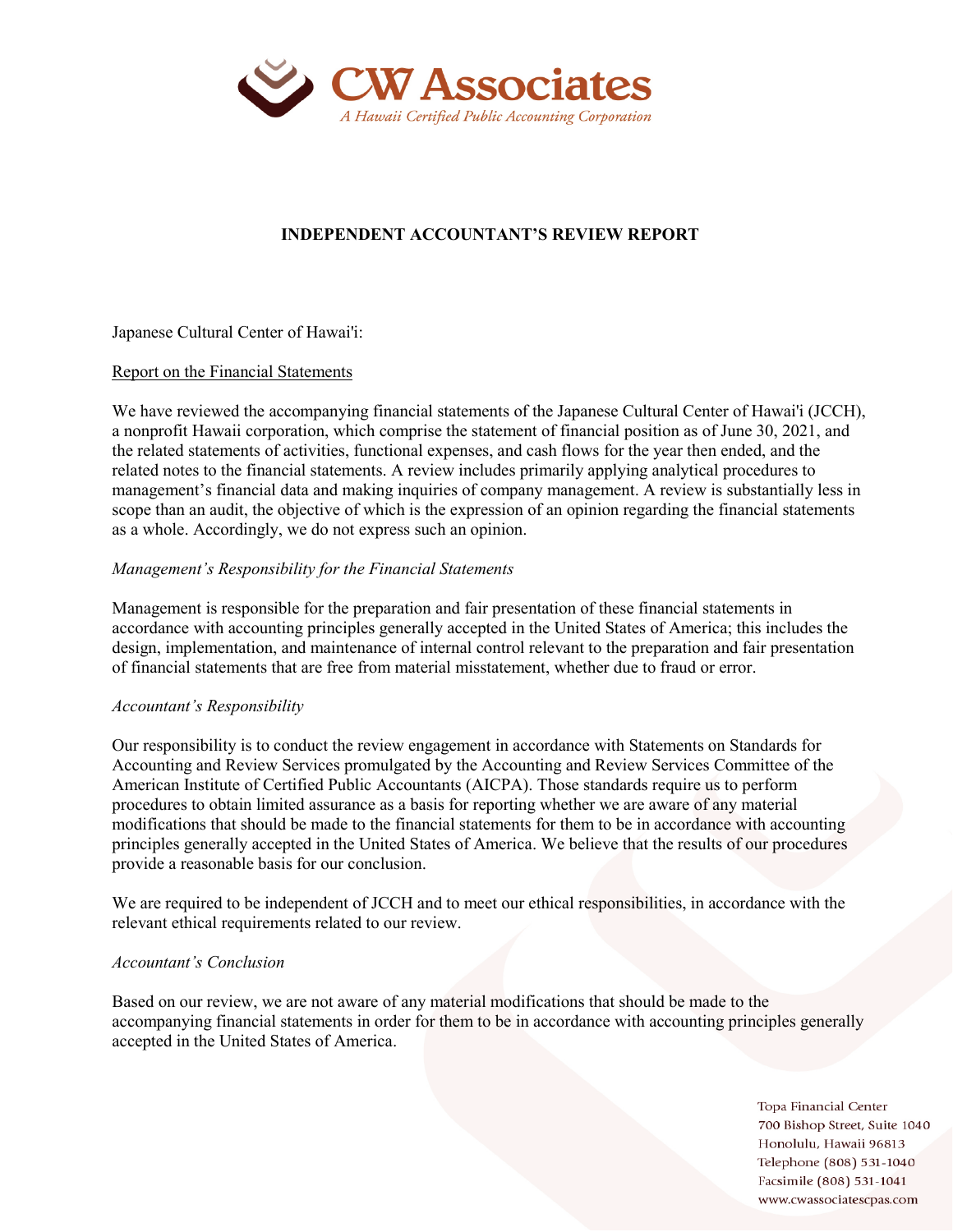# *Emphasis of Matter with Respect to Change of Accounting Methods*

As discussed in Note B to the financial statements, during the year ended June 30, 2021, JCCH adopted Accounting Standards Update No 2014-09, *Revenue from Contracts with Customers (Topic 606)*. Our conclusion is not modified with respect to this matter.

#### Report on Prior Year Comparative Information

We have previously reviewed JCCH's financial statements as of and for the year ended June 30, 2020 and, in our report dated March 31, 2021, stated that based on our procedures, we are not aware of any material modifications that should be made to the June 30, 2020 financial statements in order for them to be in accordance with accounting principles generally accepted in the United States of America. We are not aware of any material modifications that should be made to the summarized comparative information presented herein as of and for the year ended June 30, 2020 for them to be consistent with the reviewed financial statements from which it has been derived.

CID DESOCIATES, CRAS

Honolulu, Hawaii February 2, 2022

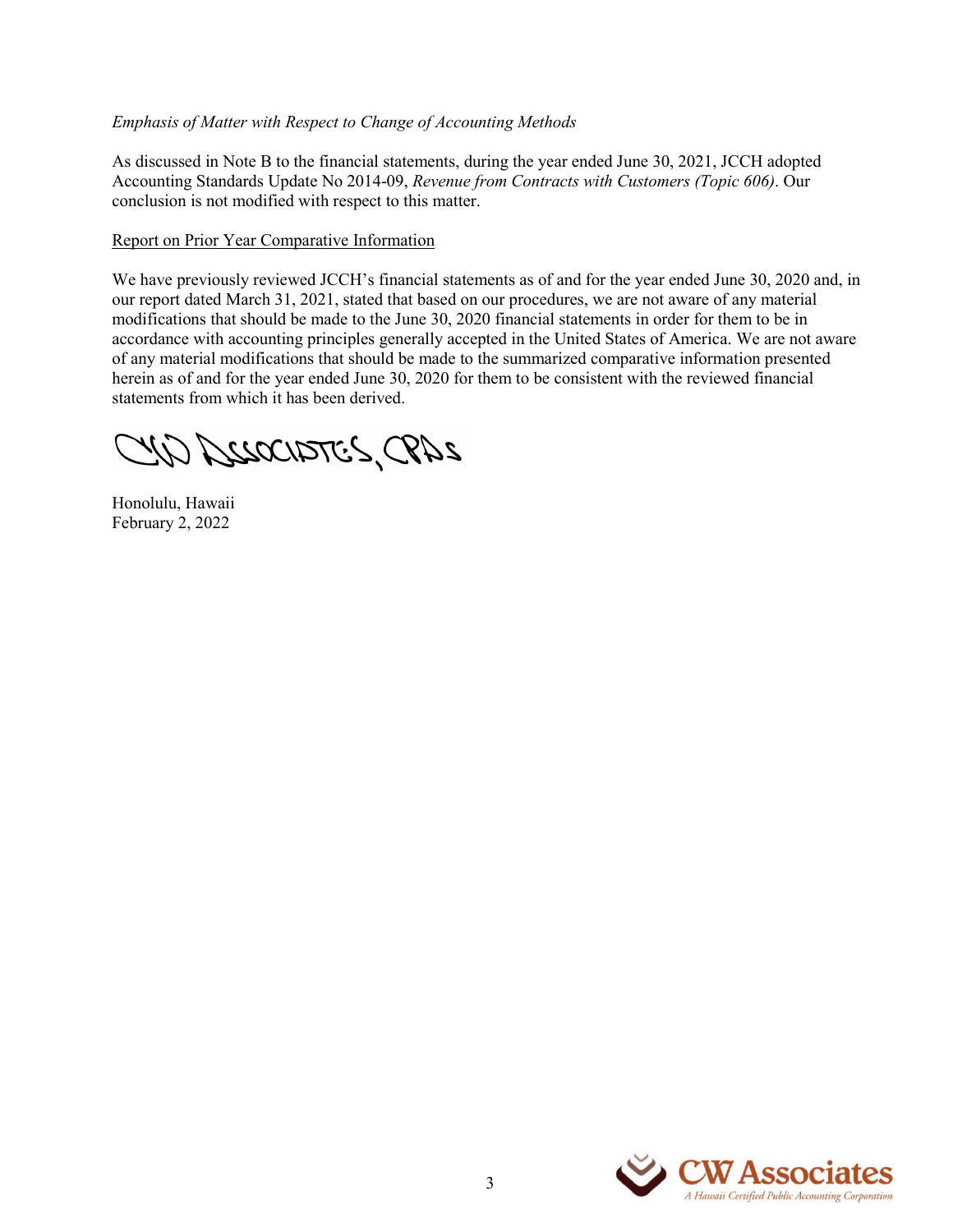# **STATEMENT OF FINANCIAL POSITION**

# **As of June 30, 2021 (With Prior Year Comparative Information)**

|                                                                 | 2021         | 2020         |
|-----------------------------------------------------------------|--------------|--------------|
| <b>ASSETS</b>                                                   |              |              |
| <b>CURRENT ASSETS</b>                                           |              |              |
| Cash and cash equivalents (including interest bearing accounts) | \$1,735,496  | \$1,631,604  |
| Accounts and grants receivable – net                            | 34,850       | 275,036      |
| Investments in marketable securities, at fair value             | 3,382,112    | 2,705,915    |
| Prepaid expenses and other assets                               | 38,518       | 43,334       |
| Total current assets                                            | 5,190,976    | 4,655,889    |
| NONCURRENT ASSETS                                               |              |              |
| Property and equipment – net                                    | 8,942,790    | 9,516,201    |
| Security deposits and facility reserves                         | 26,317       | 60,303       |
| Cash equivalents restricted as to use                           | 93,040       | 59,636       |
| Investments in marketable securities, restricted as to use      | 1,010,379    | 850,593      |
| Other assets                                                    | 25,000       | 25,000       |
| Total noncurrent assets                                         | 10,097,526   | 10,511,733   |
| <b>COLLECTIONS</b> (Note B)                                     |              |              |
| <b>TOTAL ASSETS</b>                                             | \$15,288,502 | \$15,167,622 |

(Continued)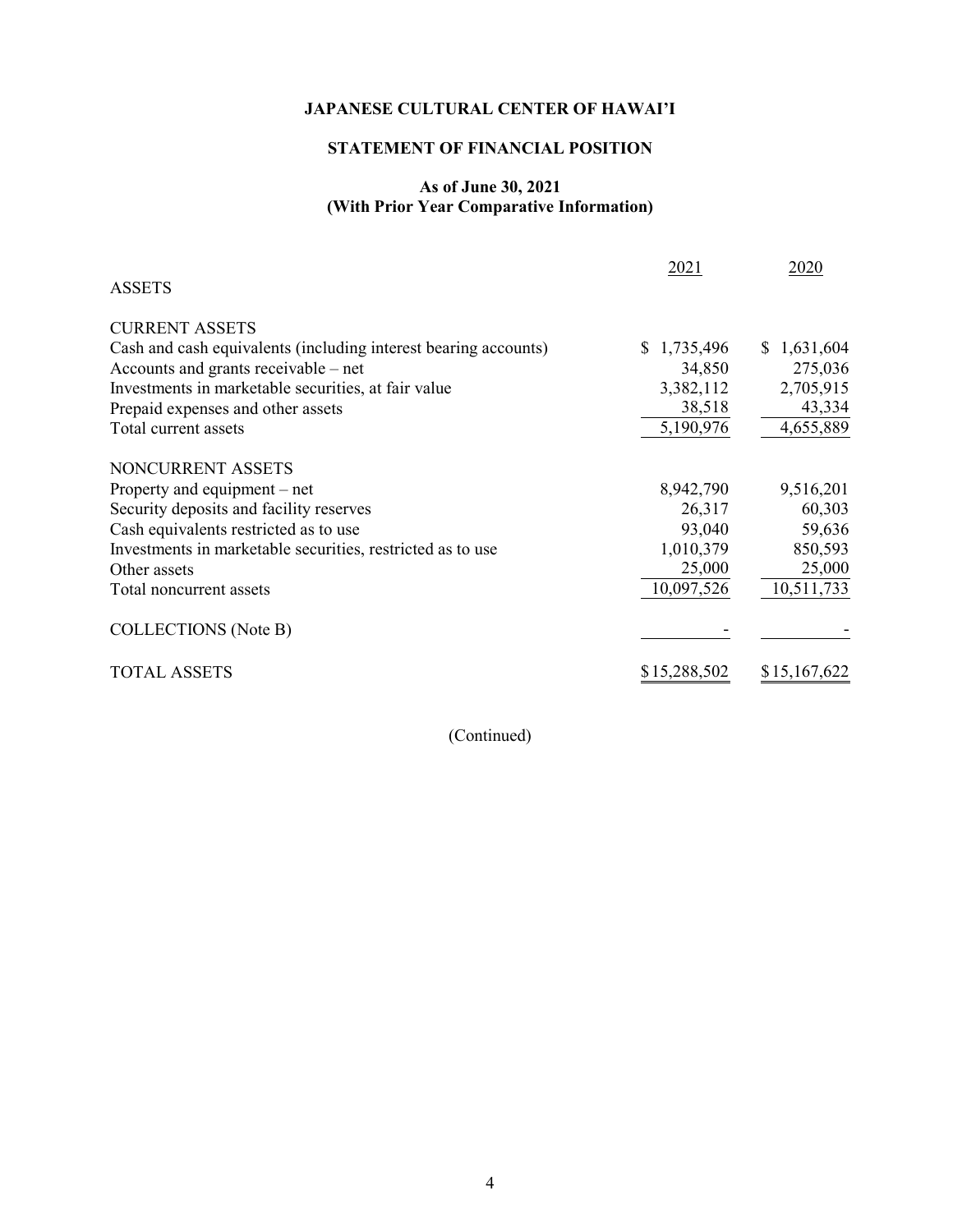# **STATEMENT OF FINANCIAL POSITION (Continued)**

# **As of June 30, 2021 (With Prior Year Comparative Information)**

|                                             | 2021          | 2020                     |
|---------------------------------------------|---------------|--------------------------|
| <b>LIABILITIES AND NET ASSETS</b>           |               |                          |
| <b>CURRENT LIABILITIES</b>                  |               |                          |
| Accounts payable and accrued liabilities    | \$<br>125,740 | $\mathcal{S}$<br>318,922 |
| Deferred revenue                            | 72,529        | 50,854                   |
| SBA PPP loans - current                     | 7,636         | 62,848                   |
| $EID$ loan – current                        | 2,397         |                          |
| Note payable $-$ current                    |               | 48,032                   |
| Capital lease payable - current             |               | 14,368                   |
| Total current liabilities                   | 208,302       | 495,024                  |
| NONCURRENT LIABILITIES                      |               |                          |
| SBA PPP loans - noncurrent                  | 85,691        | 79,152                   |
| $EID$ loan $-$ noncurrent                   | 147,603       |                          |
| Rental deposits                             | 15,603        | 15,603                   |
| Total noncurrent liabilities                | 248,897       | 94,755                   |
| <b>TOTAL LIABILITIES</b>                    | 457,199       | 589,779                  |
| <b>NET ASSETS</b>                           |               |                          |
| Net assets without donor restrictions       |               |                          |
| Undesignated                                | 12,593,988    | 12,382,224               |
| Board designated                            | 1,321,881     | 1,321,881                |
| Total net assets without donor restrictions | 13,915,869    | 13,704,105               |
| Net assets with donor restrictions          |               |                          |
| Donor restricted for time and programs      | 609,134       | 567,438                  |
| Donor restricted for endowments             | 306,300       | 306,300                  |
| Total net assets with donor restrictions    | 915,434       | 873,738                  |
| Total net assets                            | 14,831,303    | 14,577,843               |
| TOTAL LIABILITIES AND NET ASSETS            | \$15,288,502  | \$15,167,622             |

See accompanying notes to the financial statements and independent accountant's review report.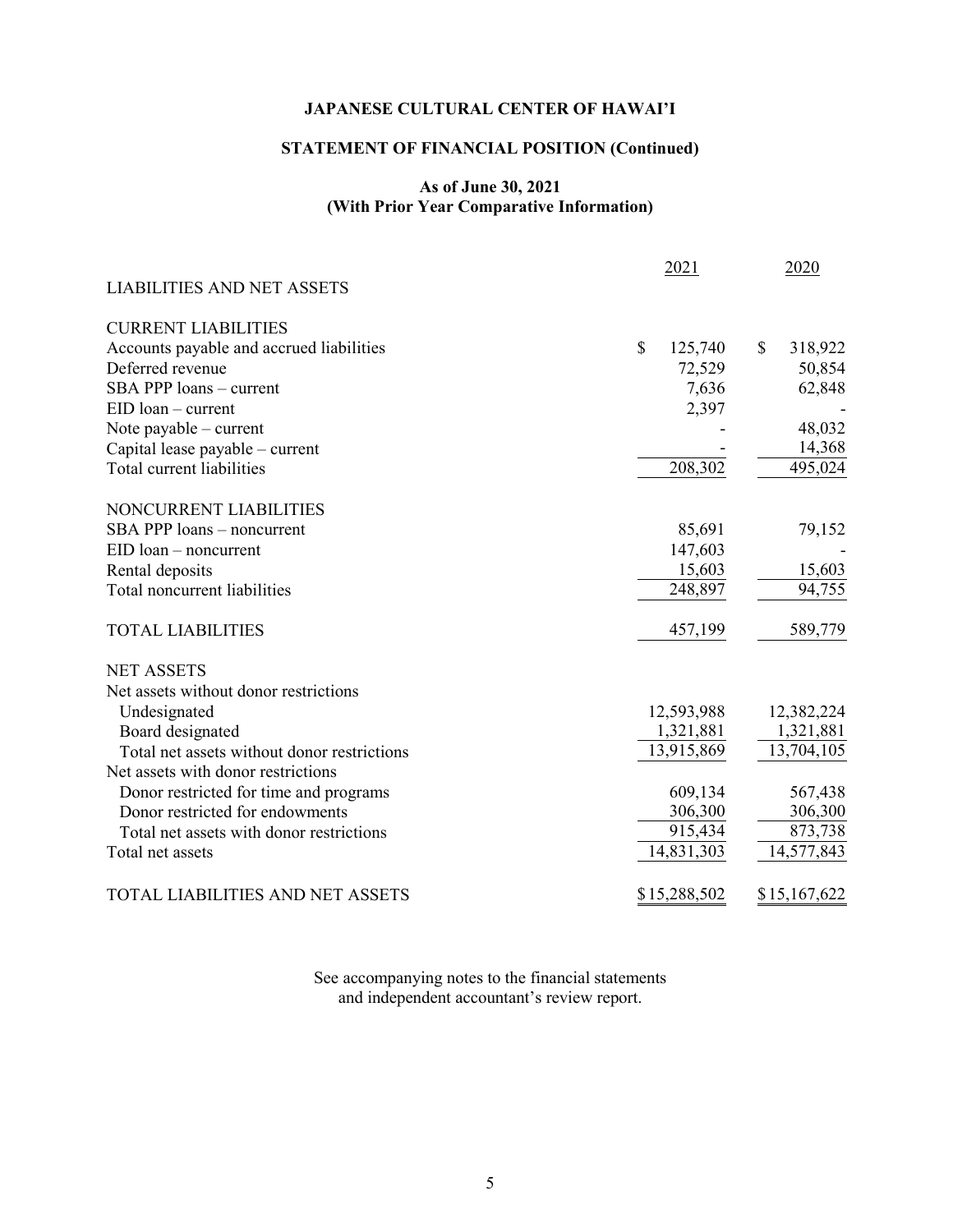# **STATEMENT OF ACTIVITIES**

#### **For the Year Ended June 30, 2021 (With Prior Year Comparative Information)**

|                                                              | 2021          | 2020         |
|--------------------------------------------------------------|---------------|--------------|
| <b>CHANGES IN NET ASSETS</b>                                 |               |              |
| WITHOUT DONOR RESTRICTIONS                                   |               |              |
| Revenue and support                                          |               |              |
| Realized and unrealized gains on investments                 | \$<br>812,709 | \$<br>51,203 |
| Rental income                                                | 383,880       | 1,074,768    |
| <b>Bequest</b>                                               | 287,716       | 288,093      |
| Contributions without donor restrictions                     | 232,576       | 178,009      |
| Gain on forgiveness of SBA PPP loan                          | 142,000       |              |
| Gift shop and gallery revenue                                | 93,181        | 133,353      |
| Membership dues                                              | 87,563        | 96,479       |
| Dividend income                                              | 71,305        | 91,951       |
| Grants and contracts                                         | 57,131        | 153,599      |
| Fundraising – net                                            |               | 29,757       |
| Net assets released from donor restrictions                  | 24,808        | 23,231       |
| Program fees                                                 | 11,197        | 86,037       |
| Other revenue and support                                    |               | 21,406       |
| Total revenue and support                                    | 2,204,066     | 2,227,886    |
| Expenses                                                     |               |              |
| Program services                                             |               |              |
| Property                                                     | 1,423,976     | 1,738,012    |
| Programs and events                                          | 244,163       | 574,768      |
| Total program services                                       | 1,668,139     | 2,312,780    |
| Supporting services                                          |               |              |
| Management and general                                       | 250,828       | 279,485      |
| Fundraising                                                  | 73,335        | 173,555      |
| Total supporting services                                    | 324,163       | 453,040      |
| Total expenses                                               | 1,992,302     | 2,765,820    |
|                                                              | 211,764       | (537, 934)   |
| Increase (decrease) in net assets without donor restrictions |               |              |
| <b>CHANGES IN NET ASSETS</b>                                 |               |              |
| WITH DONOR RESTRICTIONS                                      |               |              |
| Contributions with donor restrictions for time and programs  | 63,029        | 10,000       |
| Investment income with donor restrictions for endowments     | 3,475         | 4,695        |
| Net assets released from donor restrictions                  | (24,808)      | (23, 231)    |
| Increase (decrease) in net assets with donor restrictions    | 41,696        | (8,536)      |
| INCREASE (DECREASE) IN NET ASSETS                            | 253,460       | (546, 470)   |
| NET ASSETS – Beginning of year                               | 14,577,843    | 15, 124, 313 |
| NET ASSETS - End of year                                     | \$14,831,303  | \$14,577,843 |

See accompanying notes to the financial statements and independent accountant's review report.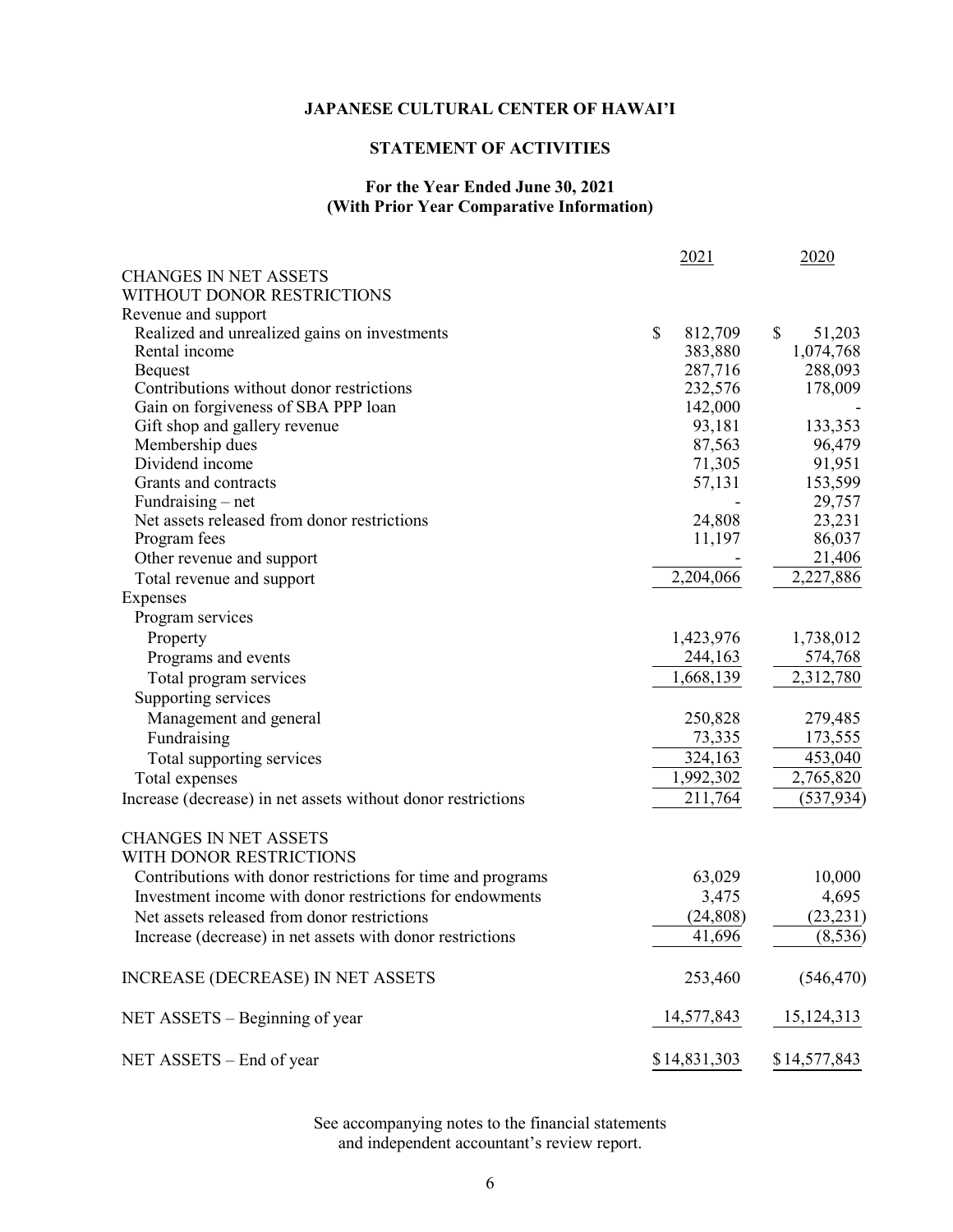# **STATEMENT OF FUNCTIONAL EXPENSES**

# **For the Year Ended June 30, 2021 (With Prior Year Comparative Information)**

|                                                 |             | Program Services |                  | <b>Supporting Services</b> |              |                     |                          |                         |
|-------------------------------------------------|-------------|------------------|------------------|----------------------------|--------------|---------------------|--------------------------|-------------------------|
|                                                 |             | Programs<br>and  | Total<br>Program | Manage-<br>ment and        | Fund-        | Total<br>Supporting | 2021                     | 2020                    |
|                                                 | Property    | Events           | Services         | General                    | Raising      | Services            | Total                    | <b>Total</b>            |
| Depreciation and amortization                   | 655,384     | S                | 655,384<br>\$    | S                          |              |                     | 655,384<br><sup>\$</sup> | 726,737<br><sup>S</sup> |
| Salaries and wages                              | 11,476      | 96,826           | 108,302          | 144,875                    | 42,286       | 187,161             | 295,463                  | 569,337                 |
| Employee benefits                               |             | 25,245           | 25,245           | 25,572                     | 8,139        | 33,711              | 58,956                   | 93,559                  |
| Payroll taxes                                   | 992         | 9,049            | 10,041           | 12,676                     | 3,880        | 16,556              | 26,597                   | 49,962                  |
| Total salaries and related expenses             | 12,468      | 131,120          | 143,588          | 183,123                    | 54,305       | 237,428             | 381,016                  | 712,858                 |
| Utilities                                       | 255,824     |                  | 255,824          |                            |              |                     | 255,824                  | 371,470                 |
| Repairs and maintenance                         | 220,049     |                  | 220,049          |                            |              |                     | 220,049                  | 295,585                 |
| Property and excise taxes                       | 172,409     | 4,180            | 176,589          |                            |              |                     | 176,589                  | 203,453                 |
| Professional fees                               | 31,906      |                  | 31,906           | 24,017                     |              | 24,017              | 55,923                   | 61,627                  |
| Insurance                                       | 45,453      |                  | 45,453           |                            |              |                     | 45,453                   | 44,684                  |
| Technology                                      |             | 29,189           | 29,189           | 431                        | 10,427       | 10,858              | 40,047                   | 47,061                  |
| Investment broker fees                          |             | 6,356            | 6,356            | 28,307                     |              | 28,307              | 34,663                   | 30,802                  |
| Security                                        | 30,483      |                  | 30,483           |                            |              |                     | 30,483                   | 30,539                  |
| Gift shop                                       |             | 27,778           | 27,778           |                            |              |                     | 27,778                   | 27,760                  |
| Program events                                  |             | 25,040           | 25,040           |                            |              |                     | 25,040                   | 172,760                 |
| Gallery                                         |             | 19,560           | 19,560           |                            |              |                     | 19,560                   | 235                     |
| Office                                          |             | 263              | 263              | 13,421                     | 526          | 13,947              | 14,210                   | 12,373                  |
| Miscellaneous                                   |             | 677              | 677              | 446                        | 5,809        | 6,255               | 6,932                    | 8,126                   |
| Special events                                  |             |                  |                  |                            |              |                     |                          | 6,247                   |
| Membership                                      |             |                  |                  |                            | 2,268        | 2,268               | 2,268                    | 17,555                  |
| Interest                                        |             |                  |                  | 1,083                      |              | 1,083               | 1,083                    | 2,195                   |
| Total                                           | 1,423,976   | 244,163          | 1,668,139        | 250,828                    | 73,335       | 324,163             | 1,992,302                | 2,772,067               |
| Direct cost of special events reported net with |             |                  |                  |                            |              |                     |                          |                         |
| fundraising revenue in statement of activities  |             |                  |                  |                            |              |                     |                          | (6,247)                 |
| Total expenses                                  | \$1,423,976 | \$244,163        | \$1,668,139      | \$250,828                  | 73,335<br>\$ | \$324,163           | \$1,992,302              | \$2,765,820             |

See accompanying notes to the financial statements and independent accountant's review report.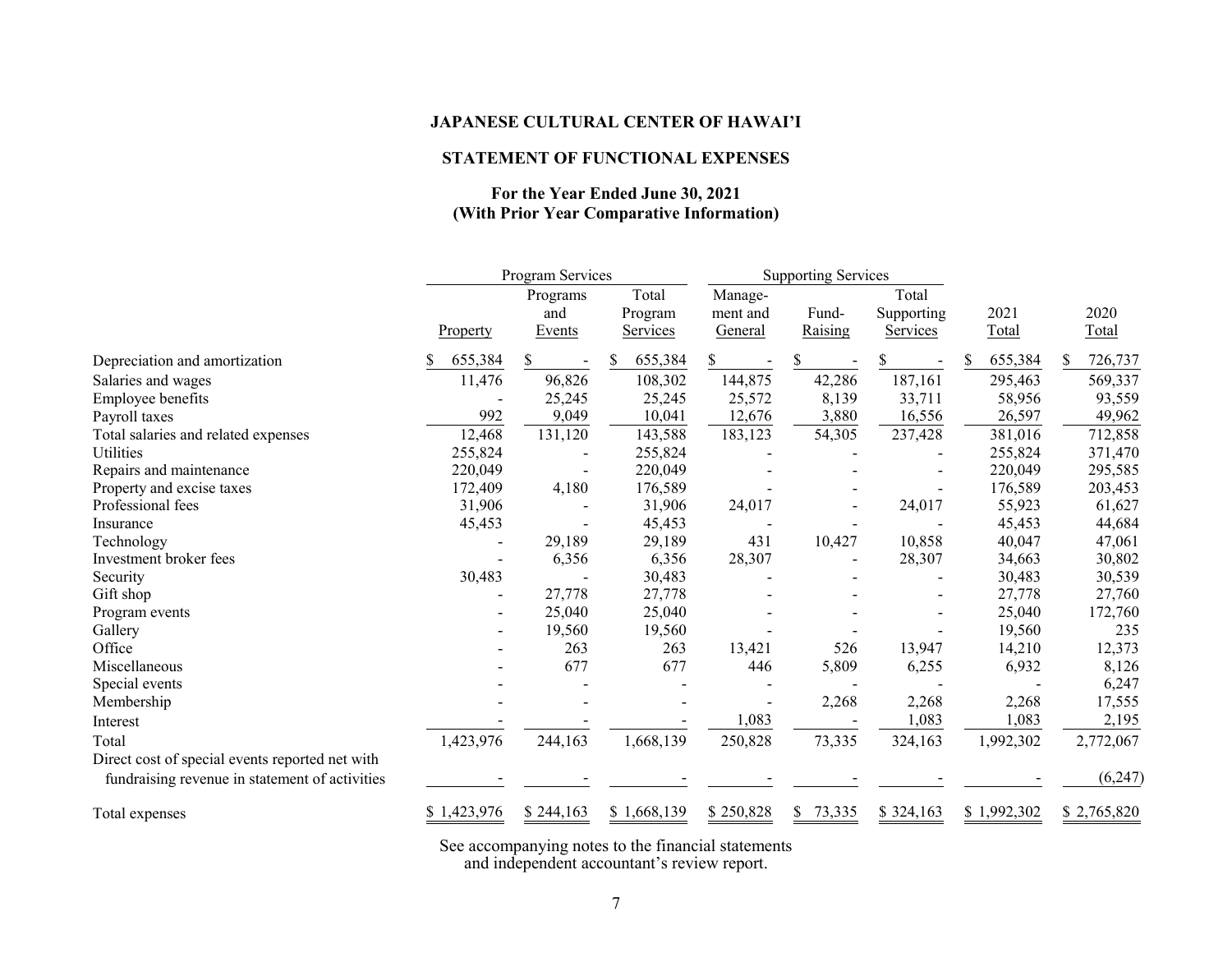# **STATEMENT OF CASH FLOWS**

#### **For the Year Ended June 30, 2021 (With Prior Year Comparative Information)**

|                                                            | 2021         | 2020          |
|------------------------------------------------------------|--------------|---------------|
| CASH FLOWS FROM OPERATING ACTIVITIES                       |              |               |
| Increase (decrease) in net assets                          | S<br>253,460 | \$ (546, 470) |
| Adjustments to reconcile increase (decrease) in net assets |              |               |
| to net cash provided by operating activities               |              |               |
| Depreciation and amortization                              | 655,384      | 726,737       |
| Net realized and unrealized gains on investments           | (812,709)    | (51,203)      |
| Gain on forgiveness of SBA PPP loan                        | (142,000)    |               |
| Investment income with donor restrictions for endowments   | (3, 475)     | (4,695)       |
| (Increase) decrease in                                     |              |               |
| Accounts and grants receivable - net                       | 240,186      | (98, 220)     |
| Prepaid expenses and other assets                          | 4,816        | 1,151         |
| Increase (decrease) in                                     |              |               |
| Accounts payable and accrued liabilities                   | (193, 182)   | 68,723        |
| Deferred revenue                                           | 21,675       | (20, 240)     |
| Net cash provided by operating activities                  | 24,155       | 75,783        |
| CASH FLOWS FROM INVESTING ACTIVITIES                       |              |               |
| Purchases of property and equipment                        | (81, 973)    | (169, 737)    |
| Purchases of investments in marketable securities          | (965, 138)   | (125, 389)    |
| Sales of investments in marketable securities              | 941,864      | 137,656       |
| Security deposits and facility reserves                    | 33,986       | 68,014        |
| Net cash used in investing activities                      | (71,261)     | (89, 456)     |
| CASH FLOWS FROM FINANCING ACTIVITIES                       |              |               |
| Additions to SBA PPP loans                                 | 93,327       | 142,000       |
| Addition to EID loan                                       | 150,000      |               |
| Investment income with donor restrictions for endowments   | 3,475        | 4,695         |
| Repayments of note payable                                 | (48, 032)    | (47,004)      |
| Capital lease payments                                     | (14,368)     | (32,607)      |
| Net cash provided in financing activities                  | 184,402      | 67,084        |

(Continued)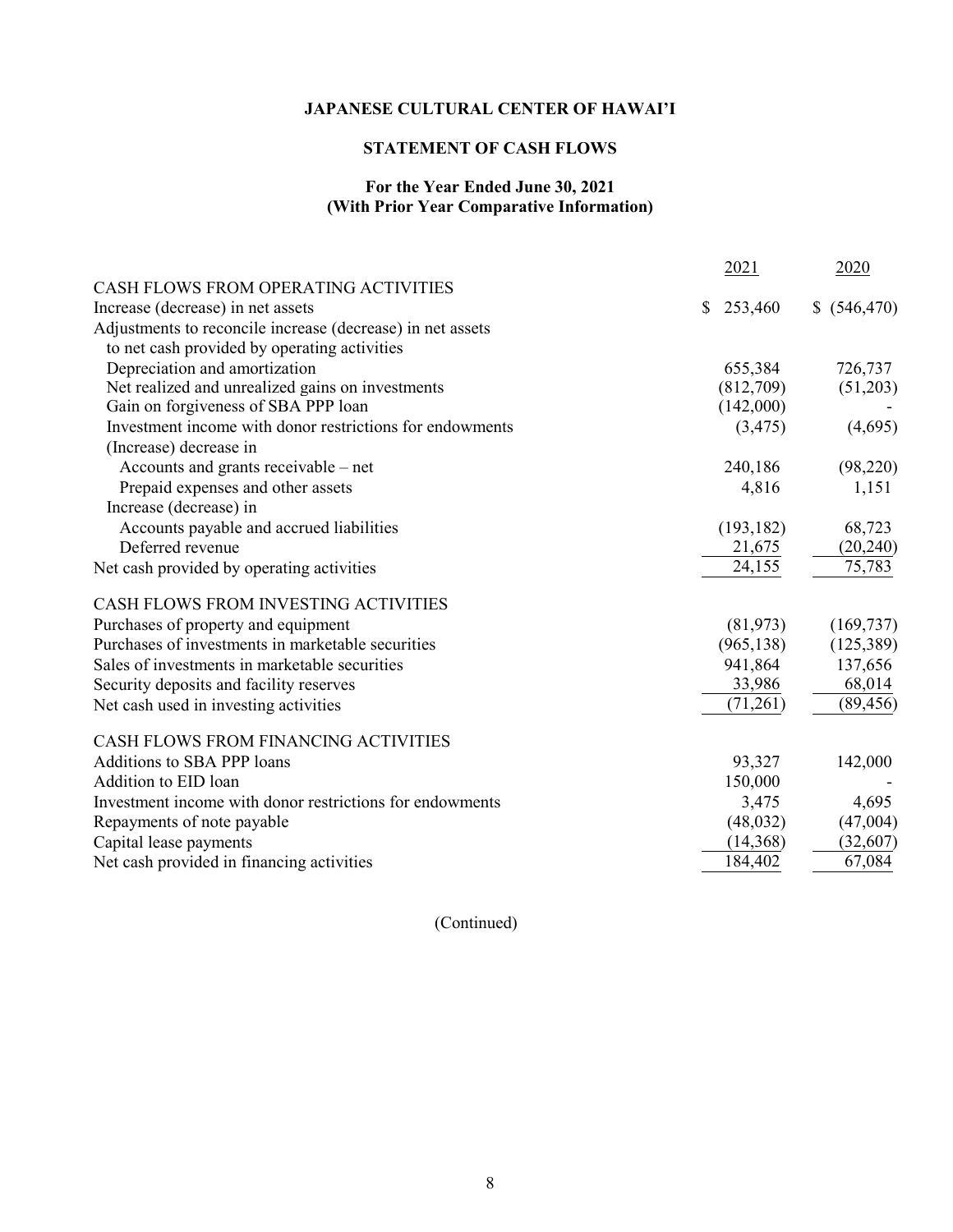# **STATEMENT OF CASH FLOWS (Continued)**

#### **For the Year Ended June 30, 2021 (With Prior Year Comparative Information)**

|                                                                                            | 2021        |   | 2020        |
|--------------------------------------------------------------------------------------------|-------------|---|-------------|
| NET INCREASE IN CASH AND CASH EQUIVALENTS<br>AND CASH EQUIVALENTS RESTRICTED AS TO USE     | 137,296     | S | 53,411      |
| CASH AND CASH EQUIVALENTS<br>AND CASH EQUIVALENTS RESTRICTED AS TO USE – Beginning of year | 1,691,240   |   | 1,637,829   |
| CASH AND CASH EQUIVALENTS<br>AND CASH EQUIVALENTS RESTRICTED AS TO USE - End of year       | \$1,828,536 |   | \$1,691,240 |
| SUPPLEMENTAL CASH FLOW INFORMATION<br>Cash paid during the year for interest               | 984         | S | 1,812       |

See accompanying notes to the financial statements and independent accountant's review report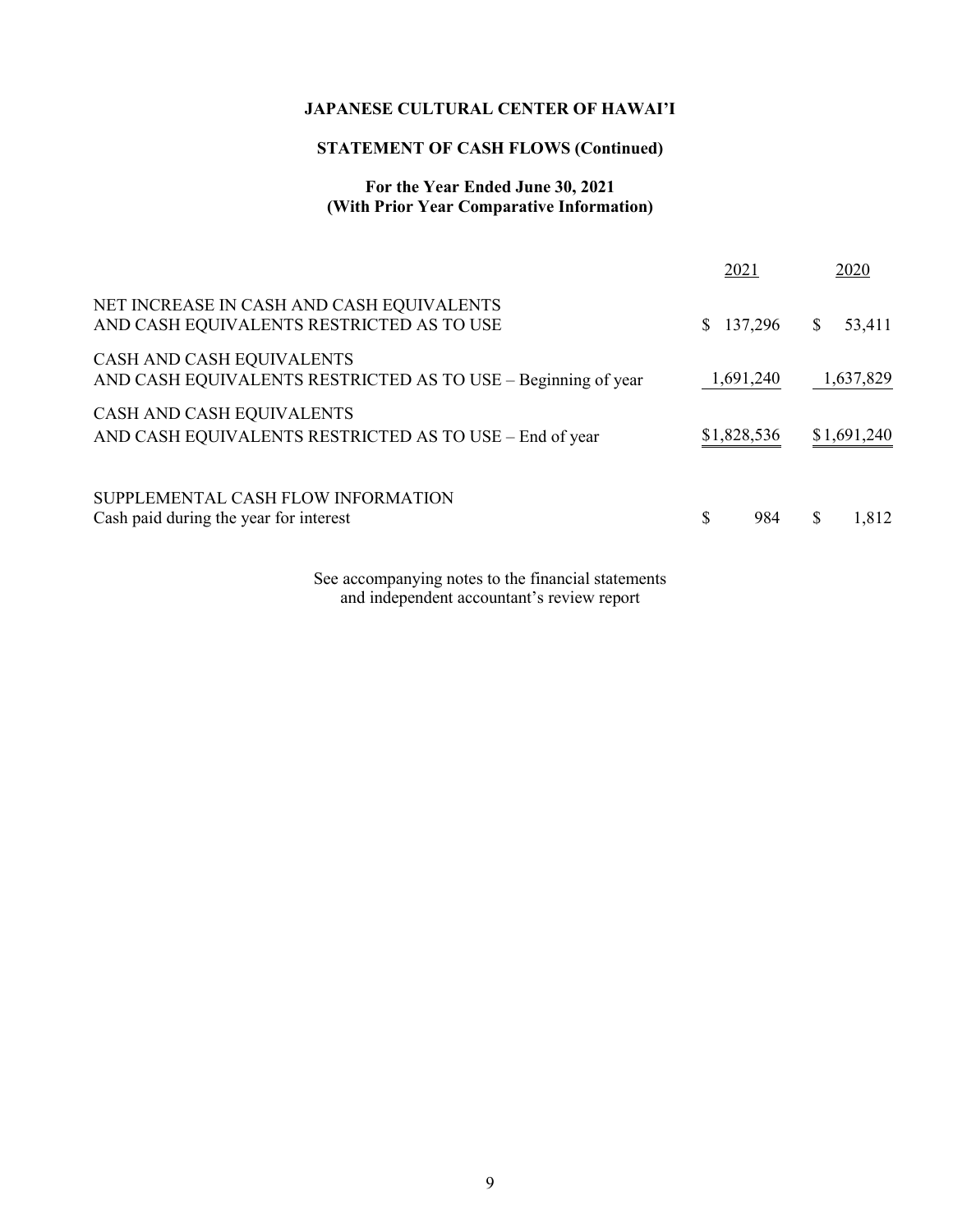#### **NOTES TO THE FINANCIAL STATEMENTS (Continued)**

# **As of and for the Year Ended June 30, 2021 (With Prior Year Comparative Information)**

#### NOTE A – ORGANIZATION AND ACTIVITY

The Japanese Cultural Center of Hawai'i (JCCH), a nonprofit Hawaii corporation, was incorporated in the State of Hawaii in May 1987. JCCH was established for the purpose of preserving and promoting the Japanese culture in Hawaii and to create a unified bridge of understanding and respect among cultures.

#### NOTE B – SUMMARY OF SIGNIFICANT ACCOUNTING POLICIES

#### Basis of Presentation

The accompanying financial statements have been prepared in accordance with accounting principles generally accepted in the United States of America (U.S. GAAP), which require JCCH to report information regarding its financial position and activities according to the following net asset classifications:

*Net Assets without Donor Restrictions* consist of net assets that are not subject to donor-imposed restrictions and may be expended for any purpose in performing the primary objectives of the JCCH. These net assets may be used at the discretion of the JCCH's management and board of directors.

*Net Assets with Donor Restrictions* consist of net assets subject to stipulations imposed by donors and grantors. Some donor restrictions are temporary in nature; those restrictions will be met by actions of JCCH or the passage of time. Other donor restrictions are perpetual in nature, whereby the donor has stipulated the funds be maintained in perpetuity.

The accompanying financial statements include prior year comparative information that does not constitute a complete presentation in accordance with U.S. GAAP. Accordingly, such information should be read in conjunction with JCCH's financial statements as of and for the year ended June 30, 2020, from which the information was derived.

#### Use of Estimates

The preparation of financial statements in accordance with U.S. GAAP requires management to make estimates and assumptions that affect the reported amounts of assets and liabilities and disclosure of contingent assets and liabilities at the date of the financial statements and the reported amounts of revenue and expenses during the reporting period. Actual results could differ from those estimates, it is reasonably possible that such estimates may change within the near term, and such differences could be material to the financial statements.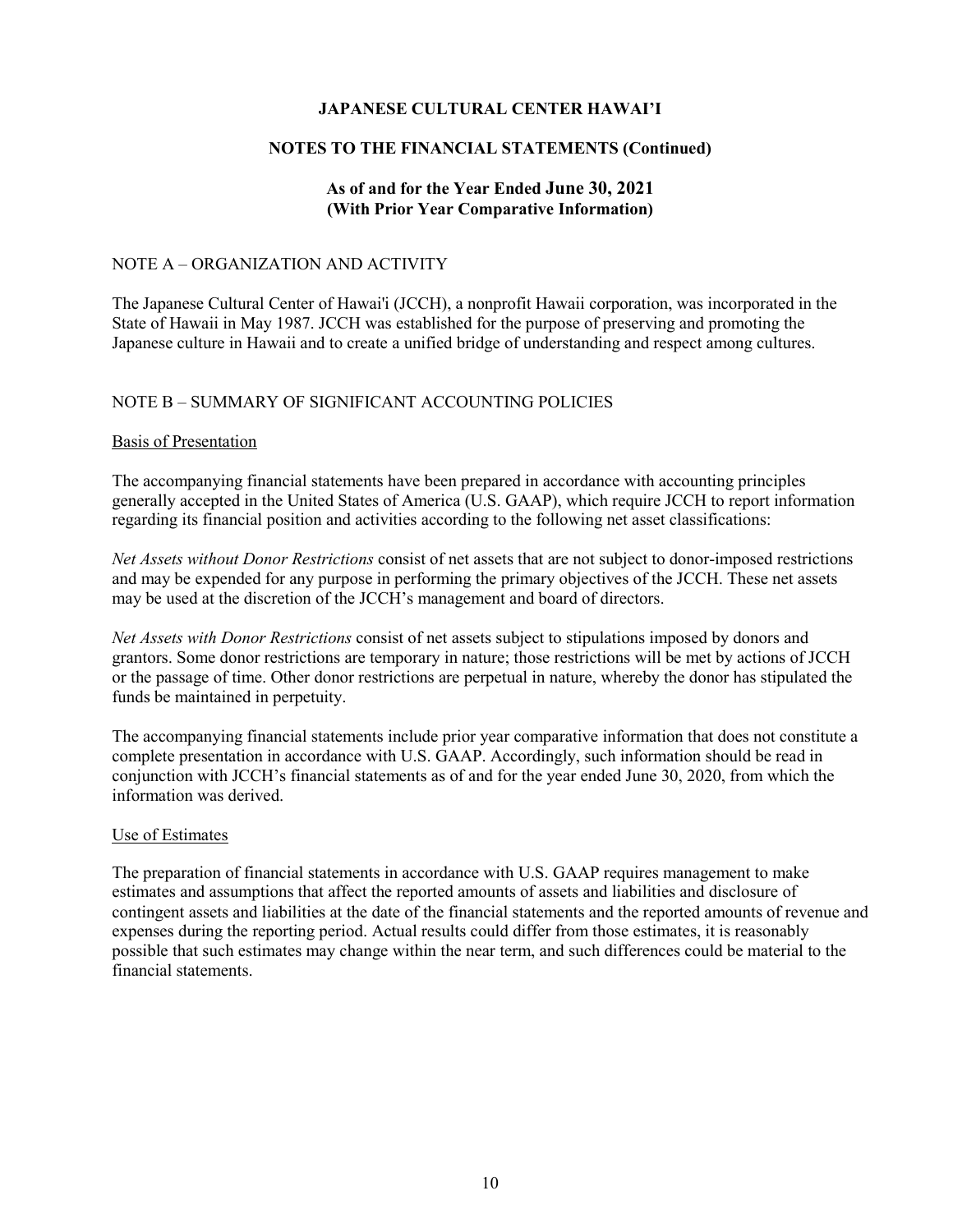# **NOTES TO THE FINANCIAL STATEMENTS (Continued)**

# **As of and for the Year Ended June 30, 2021 (With Prior Year Comparative Information)**

#### NOTE B – SIGNIFICANT ACCOUNTING POLICIES (Continued)

#### Concentrations of Credit Risk

Financial instruments that potentially subject JCCH to credit risk include cash and cash equivalents, accounts and grants receivable, and investments in marketable securities. Cash on deposit with financial institutions exceeded the related federal deposit insurance by approximately \$1,113,600 and \$1,093,300 at June 30, 2021 and 2020, respectively. Management evaluates the credit standings of these financial institutions to ensure that such deposits are adequately safeguarded. JCCH has unsecured accounts receivable due from grantors, donors, tenants, and others.

Receivables are determined to be collectible or uncollectible based on assessments by management of the facts and circumstances related to the individual accounts, including historical experience, an assessment of economic conditions, and a review of subsequent collections. Investments are held in segregated accounts that are fully insured by federal and private insurance, on a per-account basis, as represented by the custodian. Future changes in market prices may make such investments less valuable.

#### Investments in Marketable Securities

Investments in marketable securities are stated at fair value. Investments in marketable securities are classified as current or noncurrent based on their intended use. Net realized and unrealized gains and losses, determined using the specific identification method, are included in changes in net assets without donor restrictions and with donor restrictions. Interest and dividends and gains and losses on investments in marketable securities are recorded as changes in net assets without donor restrictions unless restricted by the donor or by law.

#### Fair Value Measurements

U.S. GAAP provides a hierarchy that prioritizes the inputs to the valuation methodologies used to measure fair value. There are three levels of the fair value hierarchy. Level 1 inputs consist of unadjusted quoted prices for identical assets or liabilities in active markets that an entity has the ability to access. Level 2 inputs include quoted prices for similar assets or liabilities in active markets, quoted prices for identical or similar assets or liabilities in inactive markets, inputs other than quoted prices that are observable for the asset or liability, and inputs that are derived principally from or corroborated by observable market data by correlation or other means. If the asset or liability has a specified (contractual) term, the Level 2 input must be observable for substantially the full term of the asset or liability. Level 3 inputs are unobservable and significant to the fair value measurement. The fair value measurement level of an asset or liability within the fair value hierarchy is based on the lowest level of any input that is significant to the fair value measurement. Valuation methodologies used need to maximize the use of observable inputs and minimize the use of unobservable inputs.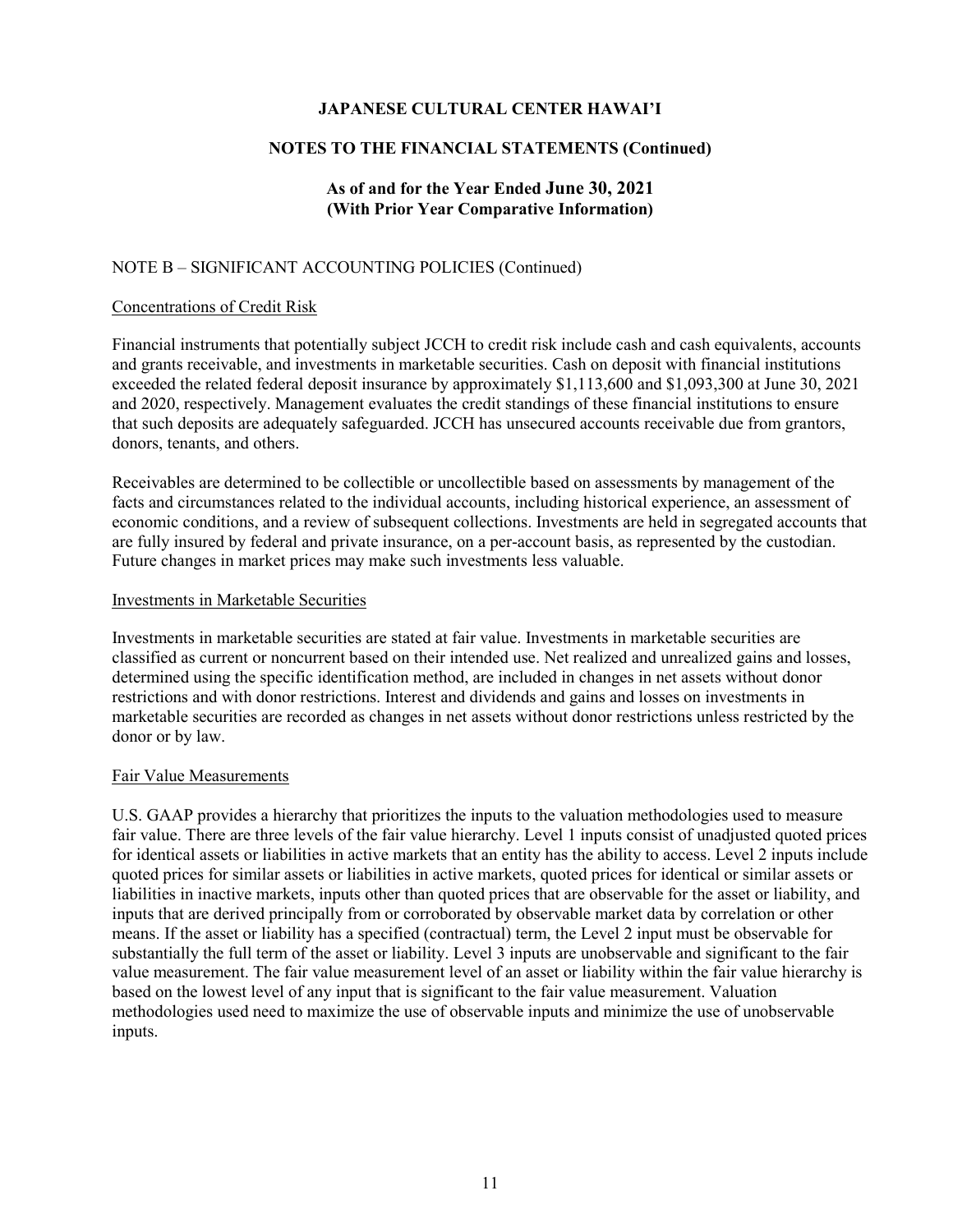#### **NOTES TO THE FINANCIAL STATEMENTS (Continued)**

# **As of and for the Year Ended June 30, 2021 (With Prior Year Comparative Information)**

# NOTE B – SIGNIFICANT ACCOUNTING POLICIES (Continued)

#### **Inventory**

Inventory, consisting of products and goods held for sale in the gift shop, is stated at the lower of cost or net realizable value. Inventory of \$25,280 and \$35,413 as of June 30, 2021 and 2020, respectively, is included in prepaid expenses and other assets in the statements of financial position.

#### Property and Equipment

Property and equipment is stated at cost or, if contributed, at the estimated fair market value at the date of contribution. Depreciation is computed using the straight-line method over estimated useful lives of five to 39 years for building and improvements and three to 10 years for furniture and equipment. Property and equipment is reviewed for impairment whenever events or changes in circumstances indicate that the related carrying amounts may not be recoverable. Expenditures in excess of \$500 are capitalized. Maintenance and repairs are expensed as incurred.

#### Collections

JCCH's collections include art objects, books, photographs, manuscripts, and other items. The collections are continuously cataloged, preserved, and cared for. JCCH does not capitalize its collections, which consist of items that help to document the history and culture of Japanese Americans in Hawaii because the items have no alternative uses.

#### Revenue and Expense Recognition

Revenue is recognized when the goods and services are provided to the customer. For the years ended June 30, 2021 and 2020, revenue from performance obligations satisfied at a point in time consisted of gift shop and gallery revenue of \$93,181 and \$133,353, respectively. For the years ended June 30, 2021 and 2020, revenue from performance obligations satisfied over time consisted of program fees of \$11,197 and \$86,037, respectively. Revenue from sources other than performance obligations consisted of realized and unrealized gains on investments of marketable securities of \$812,709 and \$51,203, a gain on forgiveness of SBA PPP loan of \$142,000 and \$0, dividend income of \$71,305 and \$91,951, other revenue of \$0 and \$21,406, and investment income of \$3,475 and \$4,695, respectively, for the years ended June 30, 2021 and 2020. Rental income from lease agreements is recognized on a straight-line basis over the lease term in accordance with Accounting Standards Codification 840, *Leases*.

JCCH records membership dues as contributions as the fair value of direct benefits that members received during the years ended June 30, 2021 and 2020 was negligible. JCCH records fundraising revenue equal to the fair value of the direct benefits received by members and donors, and contribution revenue for the excess received when the event takes place. Fundraising revenue was considered to be contributions as no direct benefits were received by members and donors for the years ended June 30, 2021 and 2020. Amounts received prior to the provision of the goods and services are reported as deferred revenue.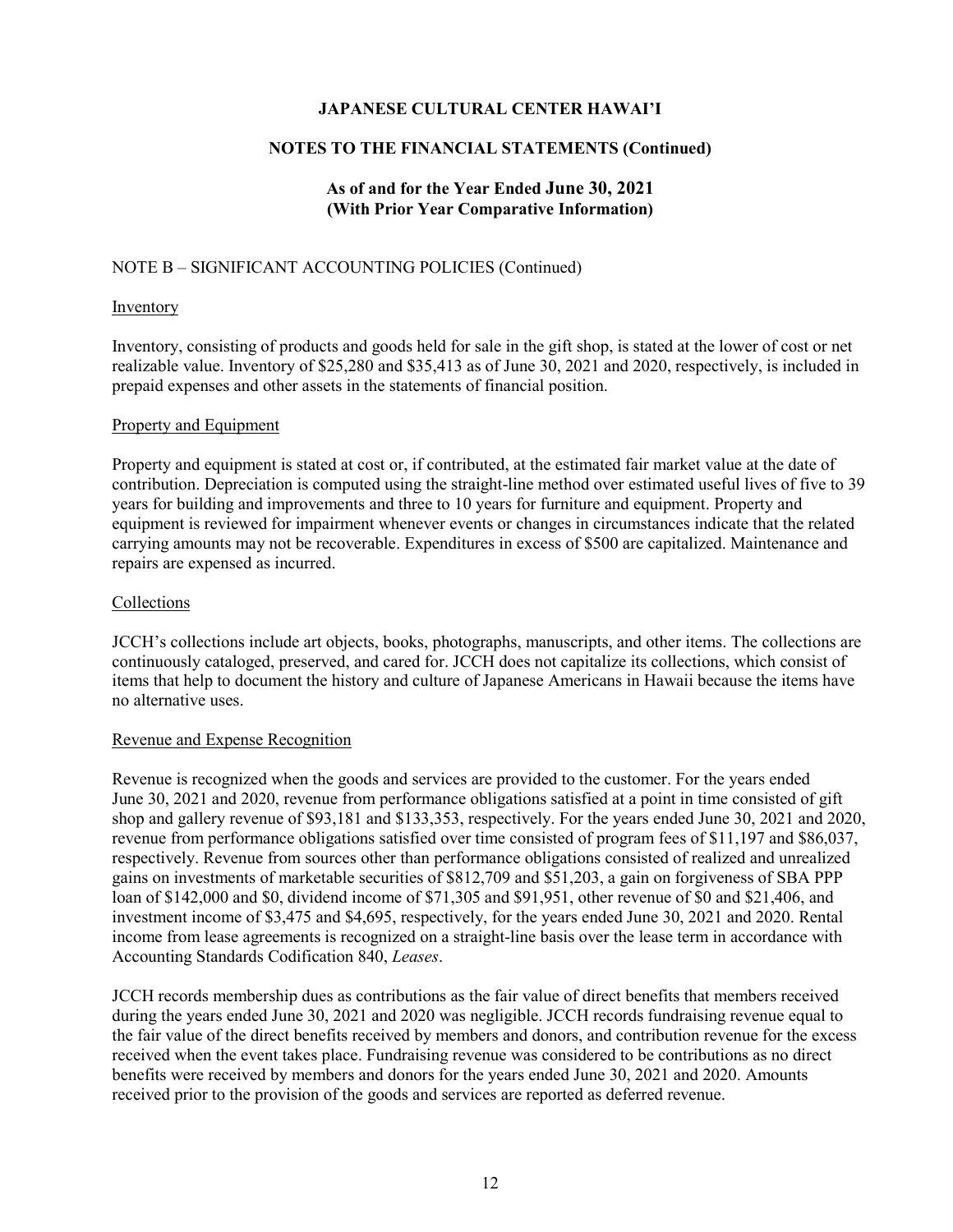# **NOTES TO THE FINANCIAL STATEMENTS (Continued)**

# **As of and for the Year Ended June 30, 2021 (With Prior Year Comparative Information)**

#### NOTE B – SIGNIFICANT ACCOUNTING POLICIES (Continued)

#### Revenue and Expense Recognition (Continued)

Expenses are recorded when the related liability is incurred. Expenses that can be identified with a specific program or supporting service are charged directly to the program or supporting service using natural expense classifications. Other expenses that are common to several functions are allocated based on estimates made by management of the time spent by personnel and/or as a proportionate share of direct expenses.

#### Grants and Contracts

JCCH's revenue from grants and contracts is based on agreements with the National Park Service, the State of Hawaii, and other entities such as private foundations. JCCH recognizes grants and contracts as either contributions or exchange transactions depending on whether the transaction is reciprocal or nonreciprocal. The majority of JCCH's grants and contracts are cost-reimbursable grants and contracts, which are conditioned upon certain performance requirements and/or the incurrence of allowable qualifying expenditures. Amounts received are recognized as revenue when JCCH has incurred expenditures in compliance with the grant or contract provisions. Amounts received prior to incurring the qualifying expenditures are reported as refundable advances in the statements of financial position (none in 2021 and 2020). Qualifying expenditures that have been incurred, but for which reimbursement has not yet been received, are reported in the statement of financial position as grants receivable (\$25,212 in 2021 and \$40,000 in 2020). Amounts received from such grants and contracts for which the conditions and any restrictions are met in the same reporting period are reported as net assets without donor restrictions.

JCCH was awarded cost-reimbursable grants and contracts of approximately \$113,000 that have not been recognized as of June 30, 2021 because the qualifying expenditures have not yet been incurred.

#### Contributions

JCCH recognizes contributions when cash, securities, or other assets; an unconditional promise to give; or a notification of a beneficial interest is received. Conditional promises to give, those with a measurable performance or other barrier and a right of return, are not recognized until the conditions on which they depend have been met.

Contributions received are recorded as increases in net assets without donor restrictions or net assets with donor restrictions depending on the existence and/or nature of any donor restrictions. Support is considered to be available for unrestricted use unless restricted by the donor. Donor restricted support is reported as an increase in net assets with donor restrictions. When a restriction is satisfied or expires, net assets with donor restrictions are released to net assets without donor restrictions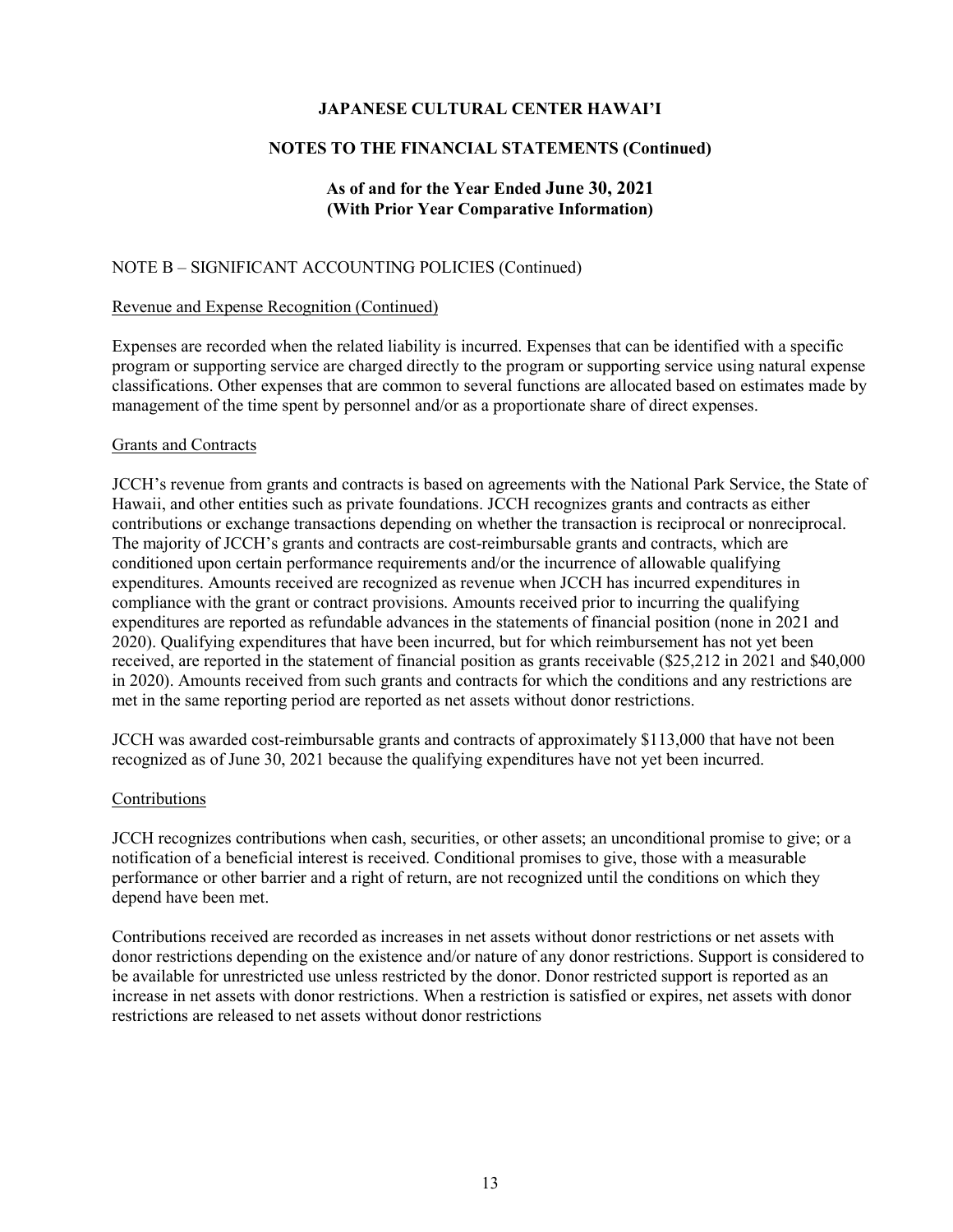# **NOTES TO THE FINANCIAL STATEMENTS (Continued)**

# **As of and for the Year Ended June 30, 2021 (With Prior Year Comparative Information)**

#### NOTE B – SIGNIFICANT ACCOUNTING POLICIES (Continued)

#### Donated Services

Donated services are recognized as contributions if the services create or enhance nonfinancial assets, or require specialized skills that are performed by people with those skills and would otherwise be purchased by JCCH. A number of volunteers have made contributions of their time to JCCH. The value of this time is not reflected in these financial statements because it did not meet the criteria for recognition.

#### Leases

Leases that transfer substantially all of the risks and benefits of ownership are capital leases. Other leases are operating leases. Capital leases are included in property and equipment at the lower of the present value of minimum lease payments or fair value at the inception of the lease and amortized using the straight-line method over the shorter of the lease term or the useful life of the asset. The related capital lease obligation is recognized at its net present value. Operating leases are expensed when the lease payments are due.

#### Hawaii General Excise Tax

The State of Hawaii imposes a general excise tax of 4.00% on certain gross receipts of JCCH within Hawaii, plus an additional 0.50% on such gross receipts within the City and County of Honolulu. Hawaii general excise tax included in revenue and expenses amounted to \$24,107 and \$50,911 for the years ended June 30, 2021 and 2020, respectively.

#### Income Taxes

JCCH is exempt from federal income taxes under Section 501(c)(3) of the Internal Revenue Code and is not a private foundation. Accordingly, qualifying contributions to JCCH are tax deductible.

U.S. GAAP requires management to evaluate tax positions taken by JCCH and to recognize a tax liability in the financial statements if JCCH has taken a tax position that is more likely than not to fail upon examination by taxing authorities. Management has evaluated JCCH's tax positions as of June 30, 2021 and 2020, and for the years then ended, and determined that JCCH had no uncertain tax positions required to be reported in accordance with U.S. GAAP. JCCH is subject to routine audits by taxing jurisdictions; however, there are currently no audits in progress for any open tax periods.

#### Adoption of New Accounting Pronouncement

In May 2014, the Financial Accounting Standards Board (FASB) issued Accounting Standards Update (ASU) No. 2014-09, *Revenue from Contracts with Customers (Topic 606).* The core principle of this ASU is that an entity should recognize revenue to depict the transfer of promised goods or services to customers in an amount that reflects the consideration which the entity expects to be entitled in exchange for those goods or services.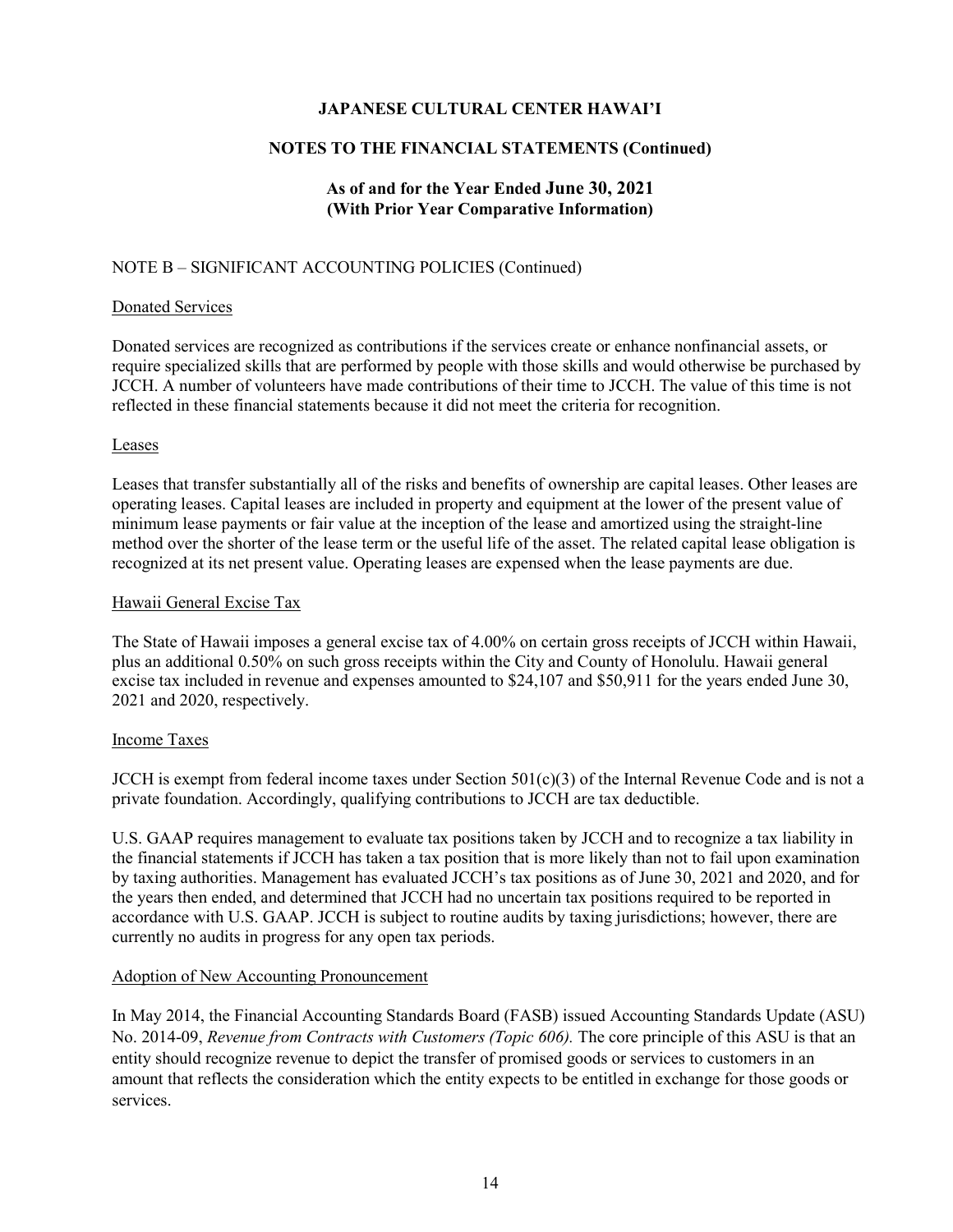# **NOTES TO THE FINANCIAL STATEMENTS (Continued)**

# **As of and for the Year Ended June 30, 2021 (With Prior Year Comparative Information)**

#### NOTE B – SIGNIFICANT ACCOUNTING POLICIES (Continued)

#### Adoption of New Accounting Pronouncement (Continued)

JCCH implemented this ASU during the year ended June 30, 2021 using the modified retrospective transition method. The cumulative effect of applying this ASU was not significant to the financial position or results of operations of JCCH as of July 1, 2020 and for the year ended June 30, 2021.

# NOTE C – LIQUIDITY

JCCH monitors the liquidity required to meet its operating needs and other contractual commitments. JCCH has various sources of liquidity available for use including cash, accounts and grants receivables, and investments in marketable securities.

At June 30, 2021 and 2020, JCCH's financial assets and the amounts of those assets that are readily available within one year of the statement of financial position date to meet general expenditures were as follows:

|                                                                 | 2021        | 2020        |
|-----------------------------------------------------------------|-------------|-------------|
| Cash and cash equivalents (including interest-bearing accounts) | \$1,735,496 | \$1,631,604 |
| Accounts and grants receivable – net                            | 34,850      | 275,036     |
| Investments in marketable securities, at fair value             | 3,382,112   | 2,705,915   |
| Investments in marketable securities, restricted as to use      | 1,010,379   | 850,593     |
| Cash equivalents restricted as to use                           | 93,040      | 59,636      |
| Total financial assets                                          | 6,255,877   | 5,522,784   |
| Net assets with donor restrictions for time and programs        | (609, 134)  | (567, 438)  |
| Net assets with donor restrictions for endowments               | (306, 300)  | (306, 300)  |
| Financial assets available to meet cash needs                   |             |             |
| for general expenditures within one year                        | \$5,340,443 | \$4,649,046 |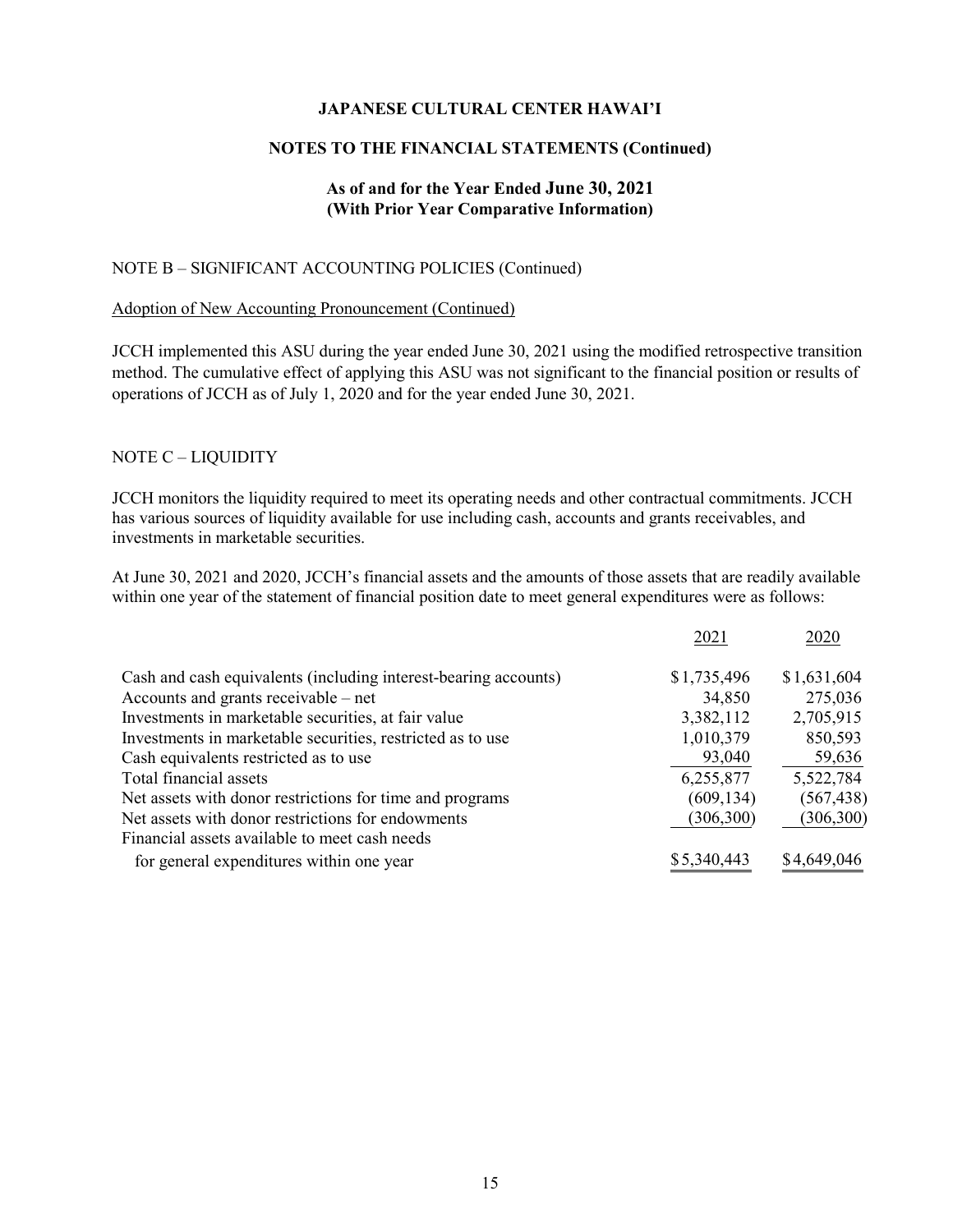#### **NOTES TO THE FINANCIAL STATEMENTS (Continued)**

# **As of and for the Year Ended June 30, 2021 (With Prior Year Comparative Information)**

#### NOTE D – CASH AND CASH EQUIVALENTS AND RESTRICTED CASH

Cash and highly liquid financial instruments with original maturities of three months or less, which are neither held for nor restricted by donors for long-term purposes, are considered to be cash and cash equivalents. Cash and highly liquid financial instruments restricted for endowments or other long-term purposes are excluded from this definition. The following reconciliation of cash and cash equivalents and cash equivalents restricted as to use are reported within the statements of financial position and agree to the sum of the corresponding amounts within the statements of cash flows:

|                                                                                                          | 2021                  | 2020                  |
|----------------------------------------------------------------------------------------------------------|-----------------------|-----------------------|
| Cash and cash equivalents (including interest bearing accounts)<br>Cash equivalents restricted as to use | \$1,735,496<br>93,040 | \$1,631,604<br>59,636 |
| Total cash and cash equivalents and<br>cash equivalents restricted as to use                             | \$1,828,536           | \$1,691,240           |

#### NOTE E – ACCOUNTS AND GRANTS RECEIVABLE

At June 30, 2021 and 2020, accounts and grants receivable consisted of the following:

|                                                       | 2021     | 2020      |
|-------------------------------------------------------|----------|-----------|
| Accounts receivable                                   | \$9,638  | \$235,036 |
| Allowance for doubtful accounts – accounts receivable |          |           |
| Total accounts receivable – net                       | 9,638    | 235,036   |
| Grants receivable                                     | 25,212   | 40,000    |
| Allowance for doubtful accounts $-$ grants receivable |          |           |
| Total grants receivable $-$ net                       | 25,212   | 40,000    |
| Accounts and grants receivable – net                  | \$34,850 | \$275,036 |

At June 30, 2021 and 2020, accounts receivable includes \$6,850 and \$234,383 for rent and \$2,788 and \$653 for other miscellaneous amounts, respectively.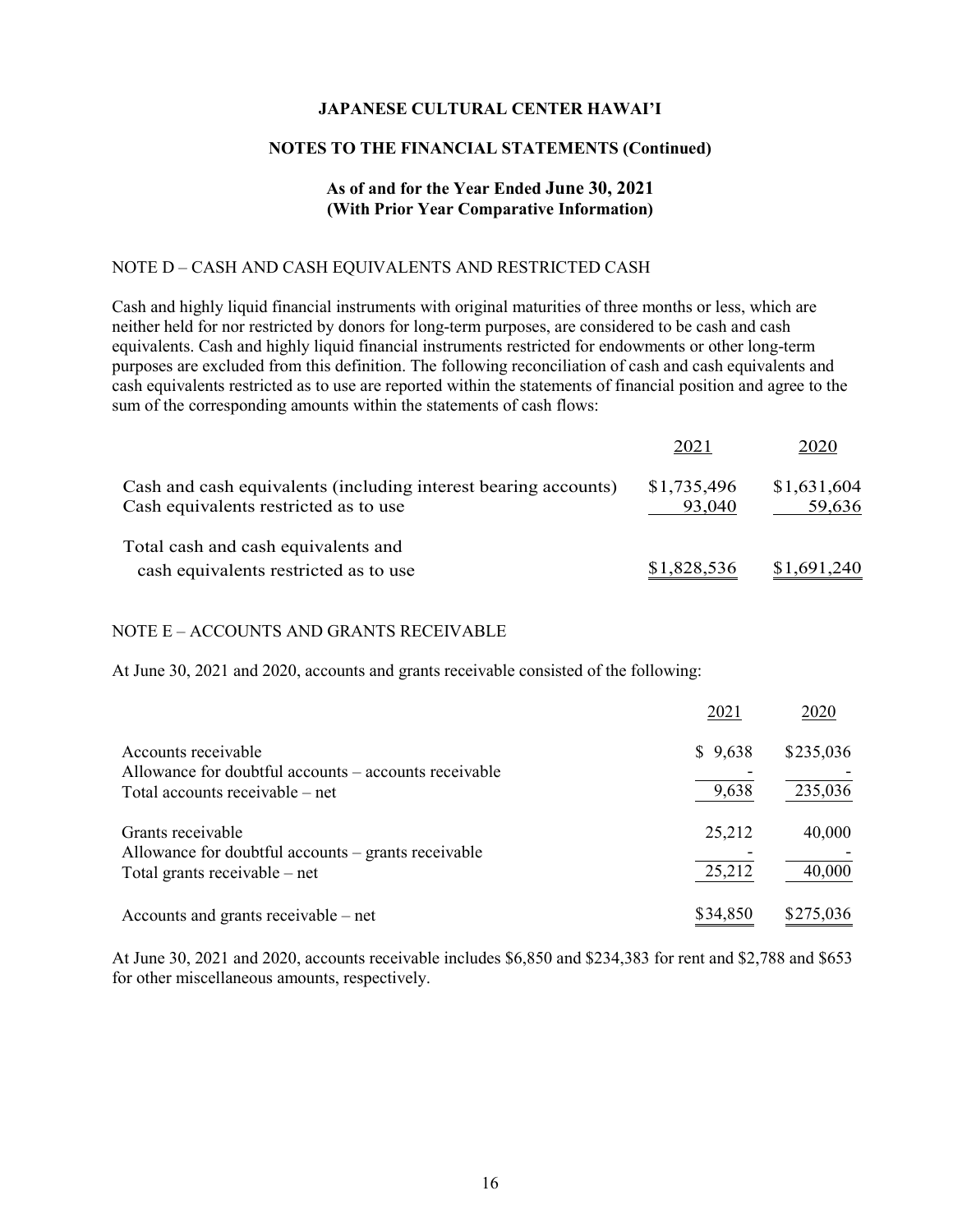# **NOTES TO THE FINANCIAL STATEMENTS (Continued)**

# **As of and for the Year Ended June 30, 2021 (With Prior Year Comparative Information)**

#### NOTE F – PROPERTY AND EQUIPMENT

At June 30, 2021 and 2020, property and equipment consisted of the following:

|                                           | 2021         | 2020         |
|-------------------------------------------|--------------|--------------|
| Building and improvements                 | \$20,515,176 | \$20,450,681 |
| Furniture and equipment                   | 1,754,256    | 1,736,778    |
| Total                                     | 22,269,432   | 22,187,459   |
| Accumulated depreciation and amortization | (16,602,773) | (15,947,389) |
|                                           | 5,666,659    | 6,240,070    |
| Land                                      | 3,276,131    | 3,276,131    |
| Property and equipment $-$ net            | \$8,942,790  | \$9,516,201  |

# NOTE G – INVESTMENTS IN MARKETABLE SECURITIES

At June 30, 2021 and 2020, investments in marketable securities, including amounts in assets restricted as to use, consisted of the following:

|                                                                       | 2021        | 2020        |
|-----------------------------------------------------------------------|-------------|-------------|
| Investments in marketable securities without donor restrictions       |             |             |
| Exchange traded funds                                                 | \$1,926,306 | \$1,924,322 |
| Mutual funds                                                          | 1,455,806   | 781,593     |
| Total investments in marketable securities without donor restrictions | 3,382,112   | 2,705,915   |
| Investments in marketable securities restricted as to use             |             |             |
| Exchange traded funds                                                 | 930,901     | 837,101     |
| Mutual funds                                                          | 79,478      | 13,492      |
| Total investments in marketable securities restricted as to use       | 1,010,379   | 850,593     |
| Total investments in marketable securities                            | \$4,392,491 | \$3,556,508 |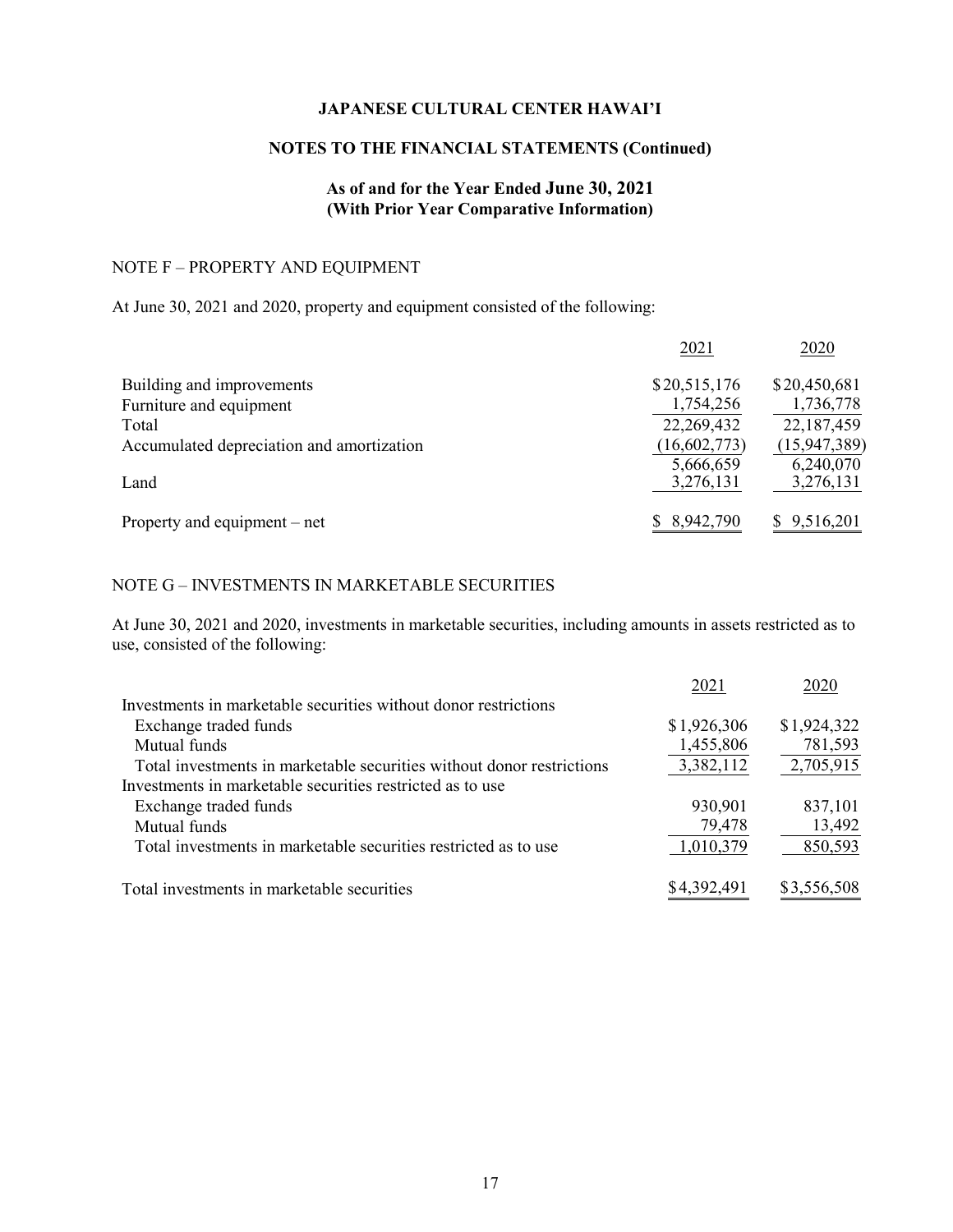#### **NOTES TO THE FINANCIAL STATEMENTS (Continued)**

# **As of and for the Year Ended June 30, 2021 (With Prior Year Comparative Information)**

#### NOTE G – INVESTMENTS IN MARKETABLE SECURITIES (Continued)

Investment income for the years ended June 30, 2021 and 2020, consisted of the following:

|                                                                | 2021      | 2020      |
|----------------------------------------------------------------|-----------|-----------|
| Investment income without donor restrictions                   |           |           |
| Dividend income                                                | \$71,305  | \$91,951  |
| Realized gains                                                 | 110,496   | 9,665     |
| Unrealized gains                                               | 702,213   | 41,538    |
| Total investment income without donor restrictions             | 884,014   | 143,154   |
| Investment income with donor restrictions for endowments       |           |           |
| Dividend income                                                | 3,475     | 4,695     |
| Total investment income with donor restrictions for endowments | 3,475     | 4,695     |
| Total investment income                                        | \$887,489 | \$147,849 |

# NOTE H – FAIR VALUE MEASUREMENTS

At June 30, 2021 and 2020, the fair value measurements reportable by JCCH consist of investments in exchange traded funds and mutual funds valued at quoted market prices, which are Level 1 valuation inputs. There were no Level 2 and 3 investments as of June 30, 2021 and 2020.

The method described may produce a fair value calculation that may not be indicative of net realizable value or reflective of future fair values.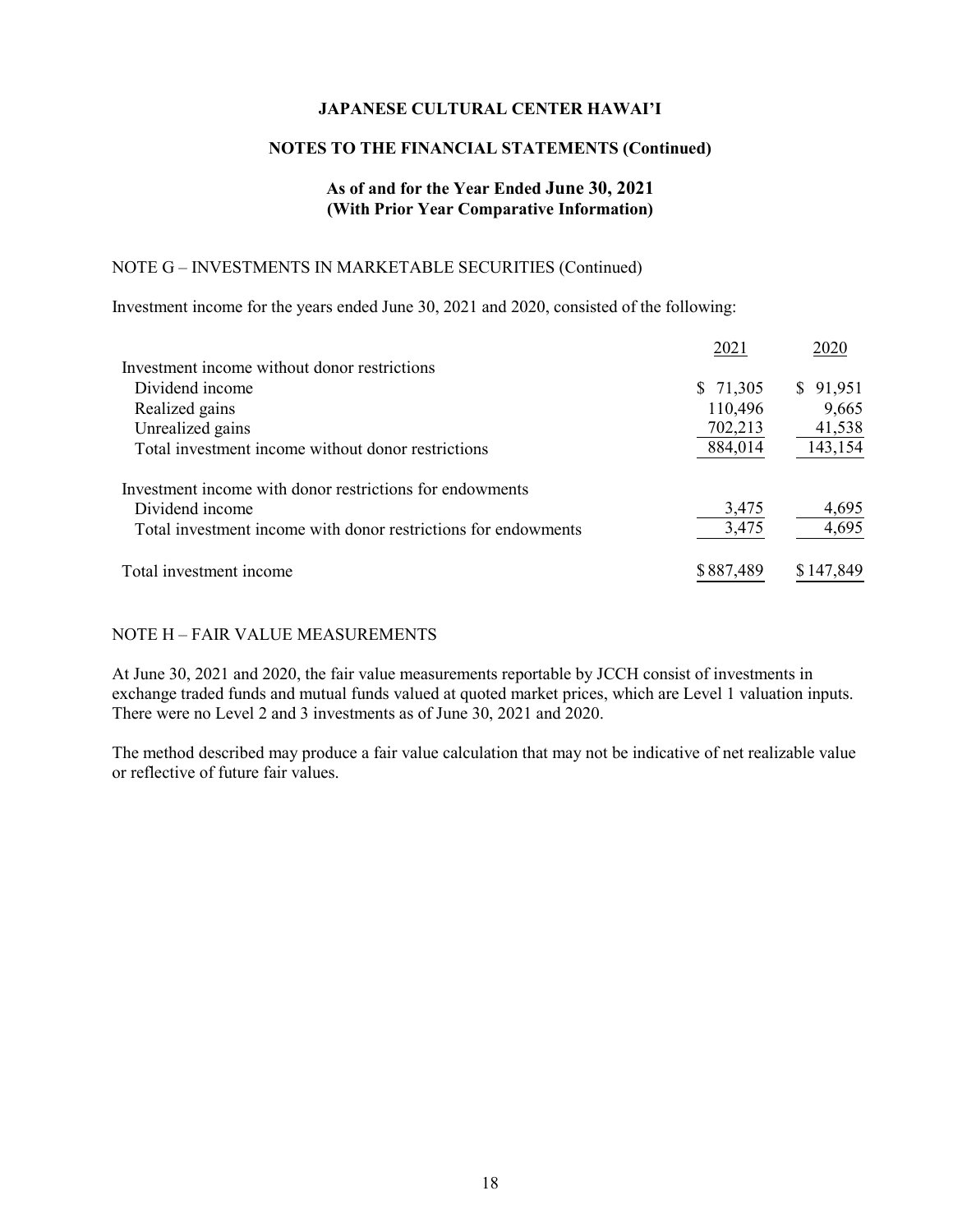#### **NOTES TO THE FINANCIAL STATEMENTS (Continued)**

# **As of and for the Year Ended June 30, 2021 (With Prior Year Comparative Information)**

#### NOTE H – FAIR VALUE MEASUREMENTS (Continued)

The following sets forth by level, within the fair value hierarchy, investments in marketable securities at fair value as of June 30, 2021 and 2020:

|                                                           |             | Level 1     |  |
|-----------------------------------------------------------|-------------|-------------|--|
|                                                           | 2021        | 2020        |  |
| Exchange traded funds                                     |             |             |  |
| Large cap index funds                                     | \$1,792,572 | \$1,202,476 |  |
| Bond funds                                                | 663,172     | 1,048,497   |  |
| International funds                                       | 237,607     | 269,981     |  |
| Small cap index funds                                     | 76,787      | 101,965     |  |
| Mid cap index funds                                       | 87,069      | 55,124      |  |
| Other                                                     |             | 83,380      |  |
| Total exchange traded funds                               | 2,857,207   | 2,761,423   |  |
| Mutual funds                                              |             |             |  |
| Bond funds                                                | 812,739     | 315,727     |  |
| Large cap index funds                                     | 323,320     | 246,775     |  |
| International funds                                       | 229,819     | 165,768     |  |
| Emerging markets                                          | 88,988      |             |  |
| Mid cap index funds                                       | 80,418      | 56,953      |  |
| Other                                                     |             | 9,862       |  |
| Total mutual funds                                        | 1,535,284   | 795,085     |  |
| Total investments in marketable securities, at fair value | \$4,392,491 | \$3,556,508 |  |

#### NOTE I – SBA PPP LOANS AND EID LOAN

In April 2020, JCCH applied for and received a \$142,000 Paycheck Protection Program (PPP) first draw loan from Central Pacific Bank (Bank). The U.S. Small Business Administration (SBA) established the PPP loan program in response to the COVID-19 pandemic to fund an entity's payroll and other applicable costs. All or a portion of the first draw loan, which matures two years from the date of funding and bears interest at 1%, may be forgiven if JCCH meets the compliance requirements established by the SBA and other federal agencies. In March 2021, JCCH's PPP first draw loan forgiveness application was approved in full by the SBA and, accordingly JCCH recognized a gain on the forgiveness of the SBA PPP loan in the accompanying financial statements.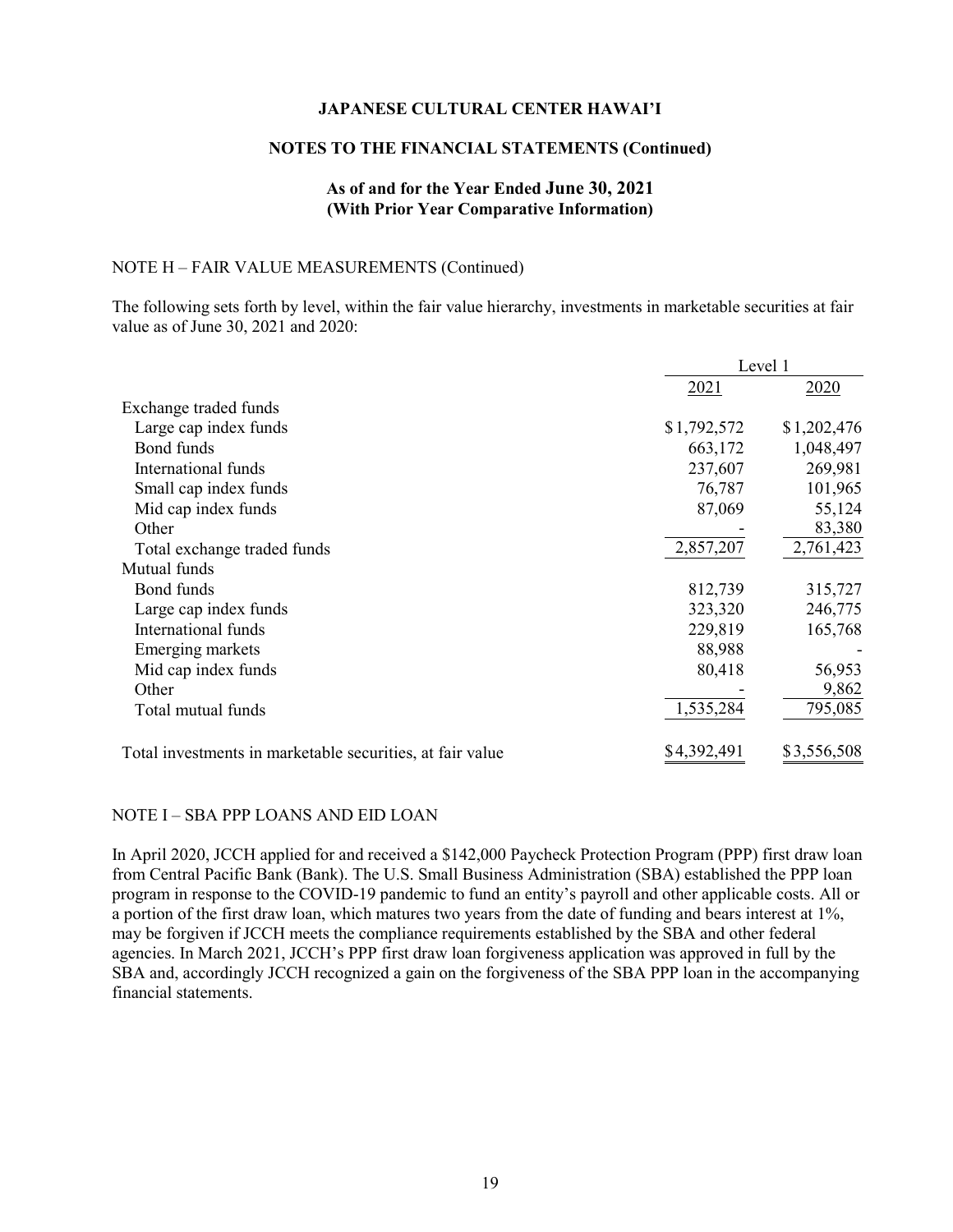#### **NOTES TO THE FINANCIAL STATEMENTS (Continued)**

# **As of and for the Year Ended June 30, 2021 (With Prior Year Comparative Information)**

#### NOTE I – SBA PPP LOANS AND EID LOAN (Continued)

The federal Consolidated Appropriations Act, 2021, which was enacted on December 27, 2020, provides for a PPP second draw loan and other additional fiscal relief for entities impacted by the COVID-19 pandemic. In February 2021, JCCH applied for and received a \$93,327 SBA PPP second draw loan from the Bank. All or a portion of the SBA PPP second draw loan, which matures five years from the date of funding and bears interest at 1%, may be forgiven if JCCH meets the compliance requirements established by the SBA and other federal agencies. At June 30, 2021, the PPP second draw loan balance outstanding was \$93,327. In July 2021, JCCH's PPP second draw loan forgiveness application was approved in full by the SBA.

In October 2020, JCCH received a \$150,000 Economic Injury Disaster Loan (EID loan) from the SBA. The SBA established the EID loan program in response to the COVID-19 pandemic to fund an entity's working capital and normal operating expenses. The EID loan matures 30 years from the date of the note and bears interest at 2.75%. Payments may be deferred for up to one year while interest still accrues. There are no prepayment penalties or fees. At June 30, 2021, the EID loan balance outstanding was \$150,000.

#### NOTE J – NOTE PAYABLE

In December 2015, JCCH obtained a five-year loan from the Bank to finance the Manoa Grand Ballroom renovation. The note payable to the Bank was collateralized by substantially all of the assets of JCCH. In April 2020, the loan was modified to defer loan payments from April through June 2020. The deferred monthly payments were recovered by a larger balloon payment at loan maturity in December 2020. At June 30, 2021 and 2020, the note payable consisted of the following:

|                                                                                                                    | 2021 | 2020            |
|--------------------------------------------------------------------------------------------------------------------|------|-----------------|
| Note payable to the Bank in monthly installments of \$5,424<br>through December 2020, including interest at 3.25%. |      | $-$ \$ 48,032   |
| Note payable $-$ current                                                                                           |      | (48, 032)       |
| Note payable $-$ noncurrent                                                                                        |      | $\mathcal{D}$ - |

#### NOTE K – BOARD DESIGNATED NET ASSETS

At June 30, 2021 and 2020, the Board of Directors of JCCH designated \$1,321,881 of JCCH's net assets without donor restrictions for certain programs. Such designations may be changed by the Board of Directors of JCCH at any time.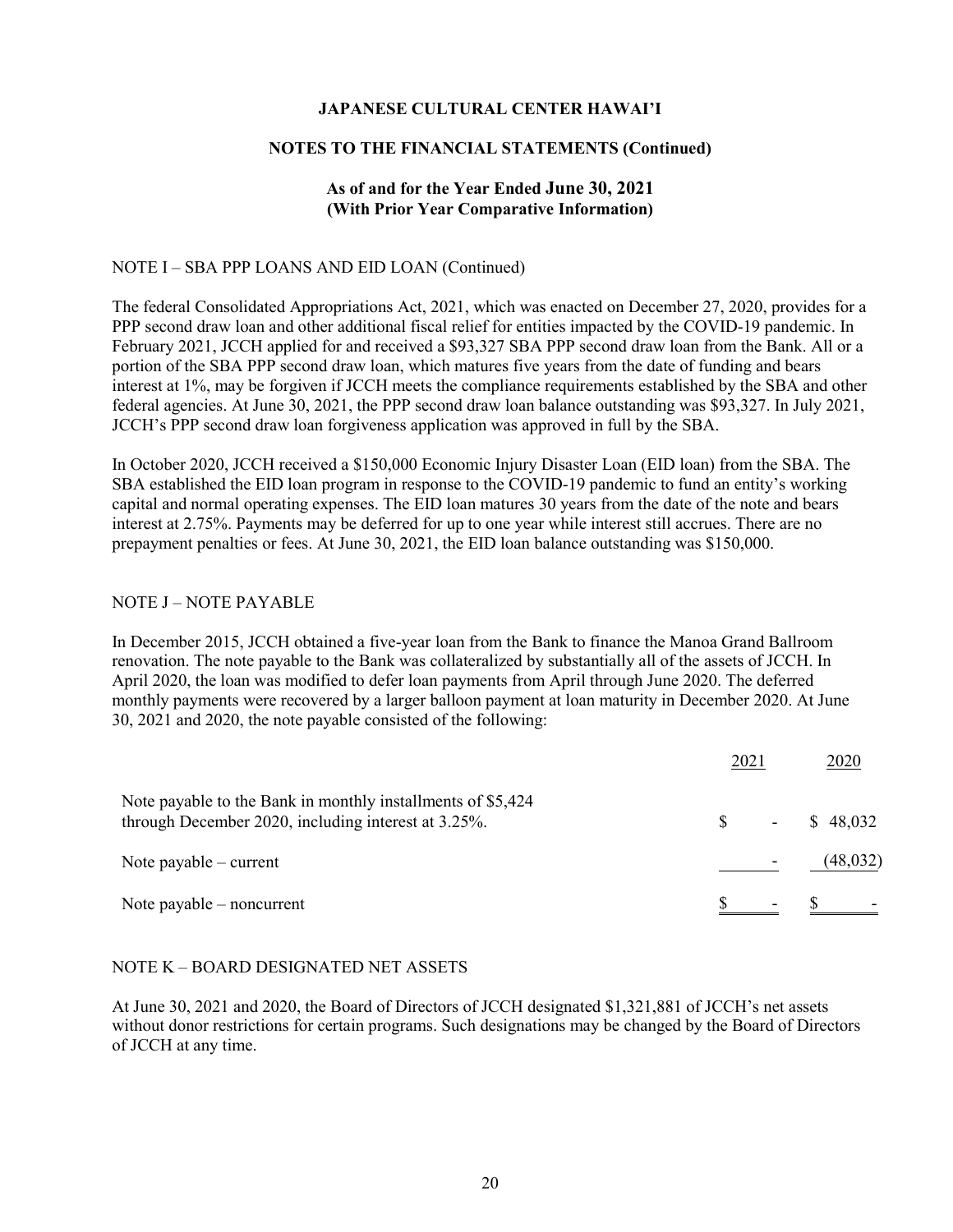#### **NOTES TO THE FINANCIAL STATEMENTS (Continued)**

# **As of and for the Year Ended June 30, 2021 (With Prior Year Comparative Information)**

#### NOTE L – NET ASSETS RESTRICTED FOR TIME AND PROGRAMS

At June 30, 2021 and 2020, net assets restricted for time and programs consisted of the following:

|                                                   | 2021      | 2020      |
|---------------------------------------------------|-----------|-----------|
| Donor restricted for time and programs            |           |           |
| Capital campaign                                  | \$407,565 | \$407,565 |
| Gallery exhibits                                  | 83,397    | 83,397    |
| Programs                                          | 50,769    | 7,500     |
| Resource Center                                   | 46,369    | 51,417    |
| Endowment interest for programs                   | 15,656    | 12,181    |
| Education                                         | 5,378     | 5,378     |
| Total net assets restricted for time and programs | \$609,134 | \$567,438 |

#### NOTE M – NET ASSETS RESTRICTED FOR ENDOWMENTS

At June 30, 2021 and 2020, net assets restricted for endowments consisted of the following:

|                                              | 2021      | 2020      |
|----------------------------------------------|-----------|-----------|
| Donor restricted for endowments              |           |           |
| Hilo Nihonjin Gakko                          | \$165,000 | \$165,000 |
| <b>Resource Center Permanent Endowment</b>   | 125,000   | 125,000   |
| Clarence and Janet Kanja Permanent Endowment | 11,300    | 11,300    |
| Hikari Matsuda Endowment                     | 5,000     | 5,000     |
| Total donor restricted for endowments        | \$306,300 | \$306,300 |

JCCH is subject to an enacted version of the Uniform Prudent Management of Institutional Funds Act of 2006 (UPMIFA) adopted by the State of Hawaii in July 2009. It is the policy of JCCH to preserve the original gift of donor-restricted endowment funds as net assets with donor restrictions for endowments, absent explicit donor stipulations to the contrary. Unless otherwise stated, other donor-restricted gifts are classified as net assets with donor restrictions for programs.

From time to time, the fair value of assets associated with individual donor-restricted endowment funds may fall below the level that the donor or UPMIFA requires JCCH to retain as a fund of perpetual duration. In accordance U.S. GAAP, deficiencies of this nature are reported in net assets without donor restrictions (none for the years ended June 30, 2021 and 2020).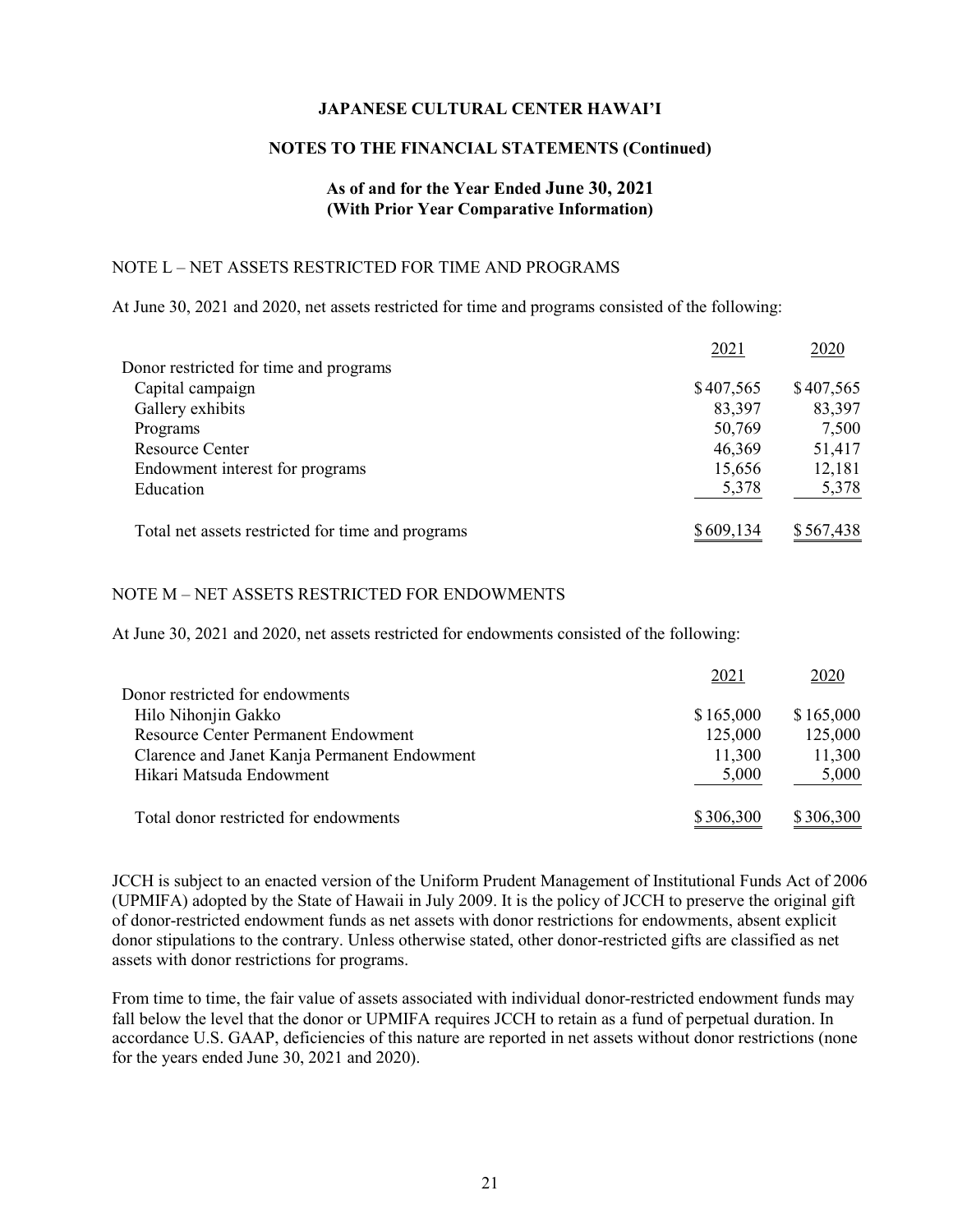#### **NOTES TO THE FINANCIAL STATEMENTS (Continued)**

# **As of and for the Year Ended June 30, 2021 (With Prior Year Comparative Information)**

#### NOTE M – NET ASSETS RESTRICTED FOR ENDOWMENTS (Continued)

JCCH maintains an investment policy that defines its investment objectives, guidelines, standards, and procedures for the investment funds it holds, including endowments. JCCH's investment objective is to create additional funding through investments for the exclusive purpose of fulfilling its mission. All endowment funds are invested in exchange traded funds and mutual funds. Interest and dividend income is restricted as to use based on donor stipulations. All decisions for the investing of funds and usage of investment income are determined by the Board of Directors.

The composition of net assets with donor restrictions for endowment funds as of June 30, 2021 and 2020 and the changes in these net assets for the years then ended were as follows:

|                                     | Restricted |            |
|-------------------------------------|------------|------------|
|                                     | for        | Restricted |
|                                     | Time and   | for        |
|                                     | Programs   | Endowments |
| Balance at June 30, 2019 (Audited)  | \$7,486    | \$306,300  |
| Dividends                           | 4,695      |            |
| Balance at June 30, 2020 (Reviewed) | 12,181     | 306,300    |
| Dividends                           | 3,475      |            |
| Balance at June 30, 2021 (Reviewed) | \$15,656   | \$306,300  |

#### NOTE N – LEASES

JCCH leases office space and rooftop space, as lessor, under operating leases expiring at various dates through December 2046, with a renegotiation every five years after July 2022. At June 30, 2021, the future minimum lease rental income approximates the following:

Fiscal Years Ending June 30th 2022 \$ 207,000 2023 \$ 133,000 2024 \$ 133,000 2025 \$ 62,000 2026 \$ 19,000 Thereafter (cumulative) \$408,000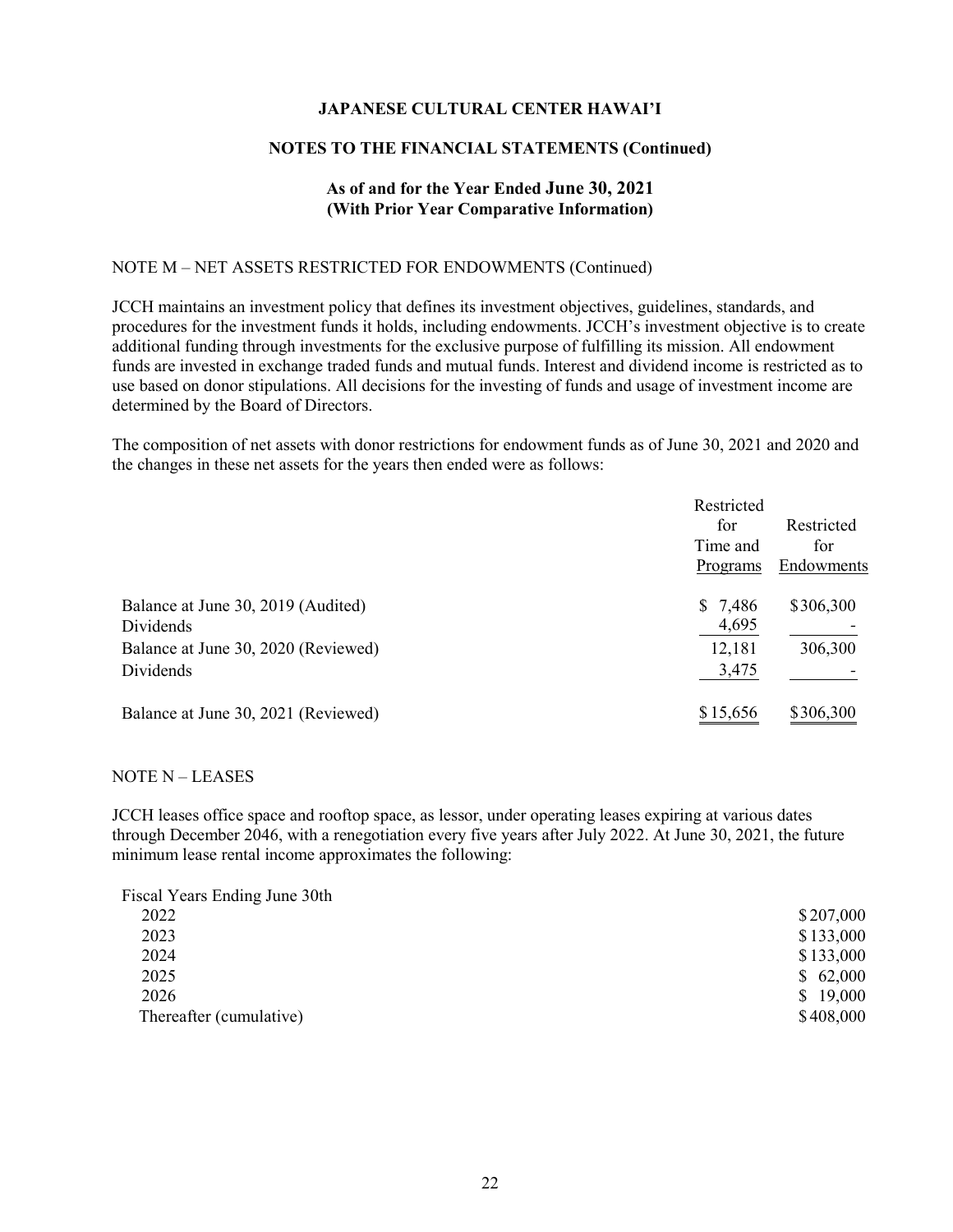#### **NOTES TO THE FINANCIAL STATEMENTS (Continued)**

# **As of and for the Year Ended June 30, 2021 (With Prior Year Comparative Information)**

#### NOTE N – LEASES (Continued)

During the year ended June 30, 2021, JCCH offered its tenants temporary rent deferment due to the impacts of the COVID-19 pandemic from government mandated closings and gathering size restrictions.

JCCH leased equipment, as lessee, under capital leases that expired in August 2020 and September 2020. At June 30, 2021 and 2020, property and equipment included equipment under capital leases of \$157,550, with accumulated amortization of \$157,550 and \$141,238, respectively.

#### NOTE O – FUNDRAISING

For the years ended June 30, 2021 and 2020, fundraising consisted of the following:

|                                                   | 2021 | 2020                                      |
|---------------------------------------------------|------|-------------------------------------------|
| Special events revenue<br>Special events expenses |      | $-$ \$36,004<br>(6,247)<br>$\blacksquare$ |
| Fundraising – net                                 |      | \$29,757<br>$\sim$                        |

There were no special events held during the year ended June 30, 2021 due to the COVID-19 pandemic.

#### NOTE P – RETIREMENT SAVINGS PLAN

JCCH sponsors a retirement savings plan covering substantially all employees who meet certain eligibility criteria. Participating employees may make voluntary contributions up to the maximum amount allowed under Internal Revenue Code Section 401(k). JCCH may make contributions to the plan in amounts determined by the Board of Directors up to 3% of the employee's pre-tax compensation. For the years ended June 30, 2021 and 2020, JCCH's contributions under this plan amounted to \$4,913 and \$4,064, respectively.